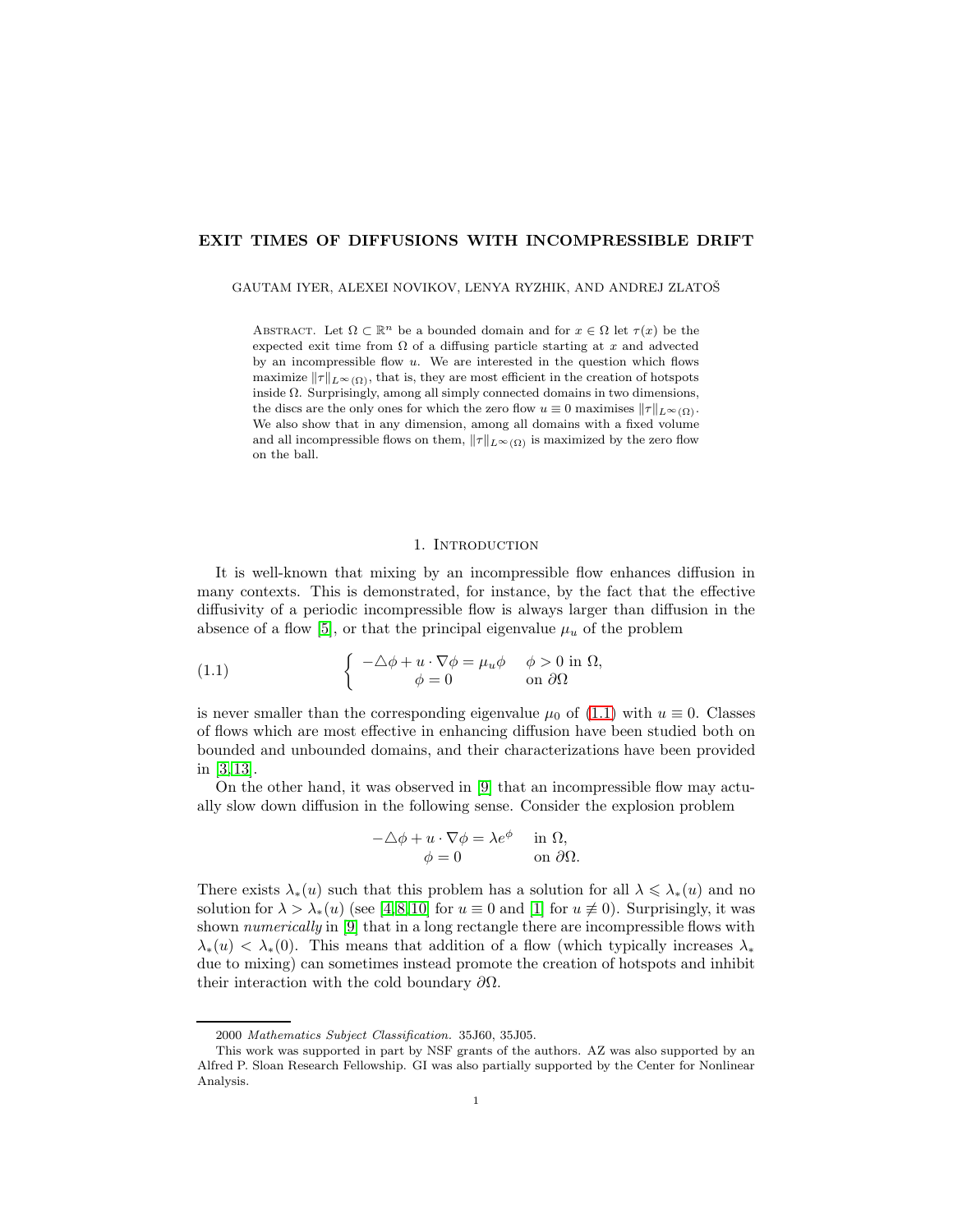The present paper is a step toward mathematical understanding of this diffusion slowdown effect of certain incompressible flows. We consider the problem

(1.2) 
$$
\begin{cases}\n-\Delta \tau^u + u \cdot \nabla \tau^u = 1 & \text{in } \Omega, \\
\tau^u = 0 & \text{on } \partial \Omega\n\end{cases}
$$

on a smooth bounded open domain  $\Omega \subset \mathbb{R}^n$ , with  $u(x)$  an incompressible flow on  $\Omega$ (i.e.,  $\nabla \cdot u \equiv 0$ ) which is tangential to  $\partial \Omega$  (i.e.,  $u \cdot \hat{n} \equiv 0$  on  $\partial \Omega$ , with  $\hat{n}$  the outward normal to  $\partial\Omega$ ). Physically, the solution  $\tau^u(x)$  is the expected exit time from  $\Omega$  of the random process

<span id="page-1-2"></span>
$$
dX_t = -u(X_t) dt + \sqrt{2} dB_t, \qquad X_0 = x,
$$

modeling the motion of a diffusing particle advected by the flow  $u$ . Although one might think that the expected exit time is always decreased by the addition of an incompressible flow due to improved mixing, this need not be the case. Our first result shows that in any bounded simply connected domain in  $\mathbb{R}^2$  which is not a disk, there are (regular) incompressible flows which *increase* the maximum of the expected exit time of  $X_t$  from  $\Omega$ .

<span id="page-1-0"></span>**Theorem 1.1.** Let  $\Omega \subset \mathbb{R}^2$  be a bounded simply connected domain with a  $C^1$ boundary which is not a disk. Then there exists a  $C<sup>1</sup>$ , divergence free vector field  $v: \Omega \to \mathbb{R}^2$  tangential to  $\partial \Omega$  such that  $||\tau^v||_{L^{\infty}(\Omega)} > ||\tau^0||_{L^{\infty}(\Omega)}$ .

Remark. We note that the incompressible flows are the natural class to study in this context. Indeed, if one considers general  $v$  (not necessarily divergence free), then it is easy to show that  $||\tau^v||_{L^{\infty}(\Omega)}$  can be made arbitrarily large by, for instance, taking  $v(x) = A(x_0 - x)$  with  $x_0 \in \Omega$  and A sufficiently large.

On a disk however, no (incompressible) stirring will increase this expected exit time beyond the one for  $u \equiv 0$ . In fact we prove in any dimension that the  $L^p$ -norm of the expected exit time can never be larger than that from a disk of equal volume with  $u \equiv 0$ .

<span id="page-1-1"></span>**Theorem 1.2.** Let  $\Omega \subset \mathbb{R}^n$  be a bounded domain with a  $C^1$  boundary and  $v : \Omega \to$  $\mathbb{R}^n$  a  $C^1$  divergence free vector field tangential to  $\partial\Omega$ . Then for any  $p \in [1,\infty]$ ,

$$
\|\tau^v\|_{L^p(\Omega)} \le \|\tau^{0,D}\|_{L^p(D)}
$$

where  $D \subset \mathbb{R}^n$  is a ball with the same Lebesgue measure as  $\Omega$ , and  $\tau^{0,D}$  is the solution of [\(1.3\)](#page-2-0) on D with  $u \equiv 0$ .

Remark. If D is a ball with Lebesgue measure V and center 0, then  $\tau^{0,D}$  is given explicitly by the formula

$$
\tau^{0,D}(x) = \frac{1}{2n} \left[ \left( \frac{V}{\Gamma_n} \right)^{\frac{2}{n}} - |x|^2 \right],
$$

with  $\Gamma_n$  the Lebesgue measure of the unit ball in  $\mathbb{R}^n$ .

There are, of course, other ways to quantify the effect of stirring on diffusion; see, for instance, [\[12\]](#page-15-3) where many additional references can be found, especially to the physics literature. Closely related to the problem studied in the present paper is the following question. It is shown in [\[1\]](#page-14-4) that for any  $p > n/2$  there exists a constant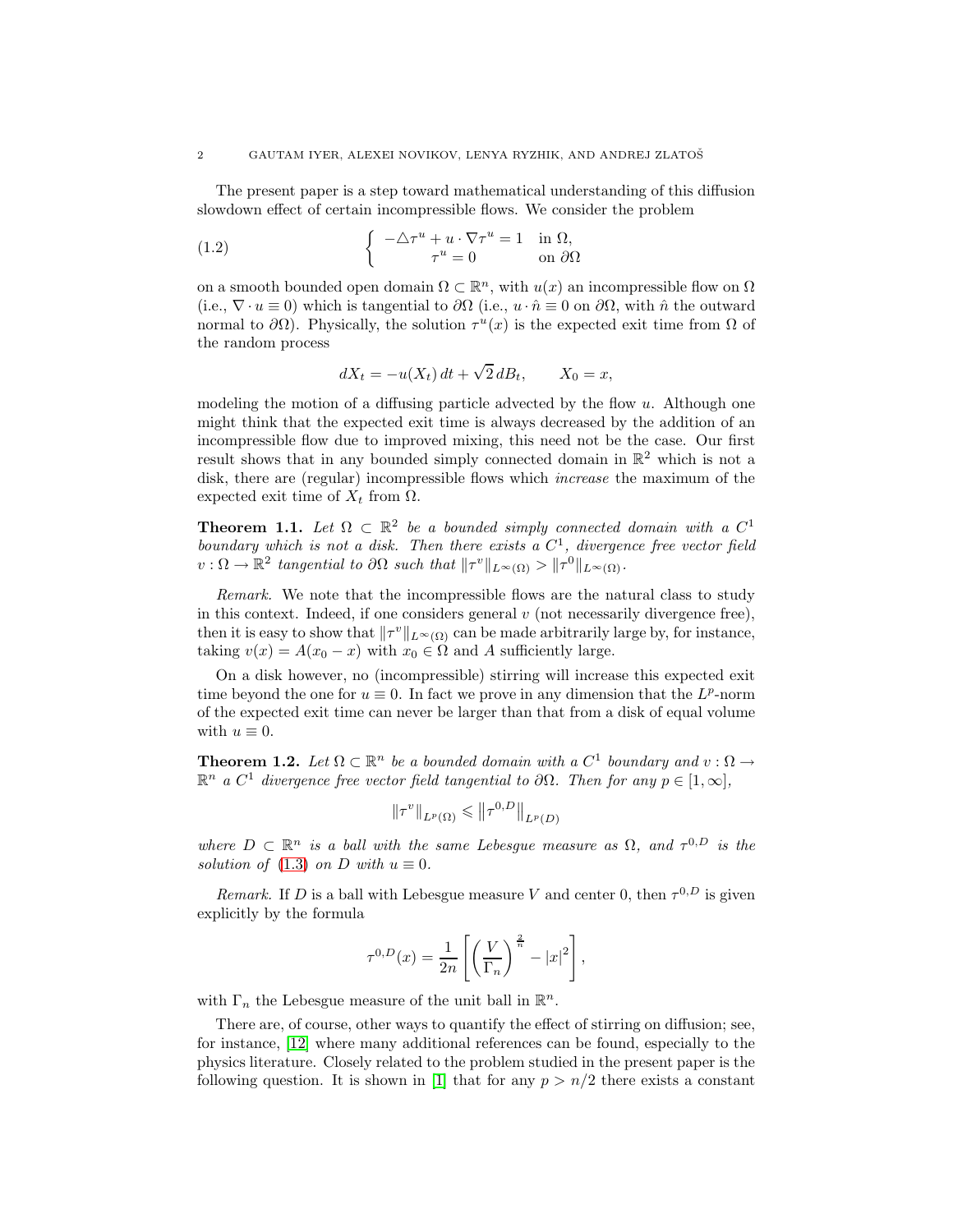$C_p(\Omega)$  such that for any incompressible u tangential to  $\partial\Omega$  and any  $f \in L^p(\Omega)$ , the solution of

<span id="page-2-0"></span>(1.3) 
$$
\begin{cases}\n-\Delta \phi + u \cdot \nabla \phi = f & \text{in } \Omega, \\
\phi = 0 & \text{on } \partial \Omega\n\end{cases}
$$

satisfies  $\|\phi\|_{L^{\infty}} \leqslant C_p(\Omega) \|f\|_{L^p}$ . It would be interesting to determine which flows achieve  $C_p(\Omega)$  and how does  $C_p(\Omega)$  depend on  $\Omega$ . Theorems [1.1](#page-1-0) and [1.2](#page-1-1) are a first step in this direction.

The present paper is organized as follows. In Section [2](#page-2-1) we prove our main results, Theorems [1.1](#page-1-0) and [1.2.](#page-1-1) Our proof of Theorem [1.1](#page-1-0) involves a variational principle, Proposition [2.1,](#page-3-0) the proof of which is somewhat technical and therefore postponed to Section [4.](#page-12-0) This variational principle leads to an interesting PDE for the critical points of the expected exit time functional. We discuss properties of these critical points and provide some numerical examples in Section [3.](#page-8-0)

## <span id="page-2-4"></span>2. Proofs of the main results

<span id="page-2-1"></span>2.1. Proof of Theorem [1.1.](#page-1-0) For a given incompressible  $C^3$  flow u tangential to  $\partial\Omega$ , consider the family of Poisson problems

(2.1) 
$$
\begin{cases}\n-\Delta \tau^{Au} + Au \cdot \nabla \tau^{Au} = 1 & \text{in } \Omega, \\
\tau^{Au} = 0 & \text{on } \partial \Omega\n\end{cases}
$$

with  $A > 0$ . Let  $\psi$  be the *stream function* of u, that is,  $\psi : \Omega \to \mathbb{R}$  is  $C^4$  and such that  $\psi(\partial\Omega) = 0$  and  $u = \nabla^{\perp}\psi = (-\partial_2\psi, \partial_1\psi)$ . It is well-known [\[6,](#page-14-5)7] that if all critical points of  $\psi$  are non-degenerate and no two of them lie on the same level set of  $\psi$ , then the functions  $\tau^{Au}$  converge uniformly to a limit  $\bar{\tau}^u$  which is constant on the level sets of  $\psi$  and satisfies an asymptotic Freidlin problem on the Reeb graph of the function  $\psi$ . If  $\Omega$  is simply connected and  $\psi$  has a single (non-degenerate) critical point (in which case either  $\psi > 0$  or  $\psi < 0$  on  $\Omega$ , and we will assume without loss the former), then we have the explicit formula

<span id="page-2-2"></span>(2.2) 
$$
\overline{\tau}^u(y) = -\int_0^{\psi(y)} \frac{|\Omega_{\psi,h}|}{\int_{\Omega_{\psi,h}} \Delta \psi \, dx} \, dh.
$$

Here and elsewhere we let  $\Omega_{\psi,h} = \{x \in \Omega \mid \psi(x) > h\}$ , the h-super-level set of  $\psi$ . Notice that  $\bar{\tau}^u$  is just a reparametrization of  $\psi$ . As we prove in Proposition [3.1](#page-8-1) below, the formula [\(2.2\)](#page-2-2) holds also when the single critical point of  $\psi$  is degenerate.

We will start by considering only flows with the above property. That is,  $u$  is  $C^3$  and such that the stream function  $\psi$  only has a single critical point in  $\Omega$  (which is simply connected and  $\psi > 0$  on  $\Omega$ ). In particular, all super-level sets of  $\psi$  are simply connected and  $\psi$  attains a single maximum  $\psi(x_0) = M > 0$ . Moreover, any  $h \in (0, M)$  is a regular value of  $\psi$  and  $\partial \Omega_{\psi,h}$  is a  $C^4$  Jordan curve.

Assume now that for some  $C^3$  incompressible flow w the function  $\tau^w$  has a single critical point and let  $\psi = \tau^w$  (which is  $C^4$ ) and  $u = \nabla^{\perp} \psi$ . Thus  $\psi$  solves

(2.3) 
$$
\begin{cases}\n-\Delta \psi + w \cdot \nabla \psi = 1 & \text{in } \Omega, \\
\psi = 0 & \text{on } \partial \Omega.\n\end{cases}
$$

Integrating this over  $\Omega_{\psi,h}$  and using incompressibility of w, we obtain

<span id="page-2-3"></span>
$$
|\Omega_{\psi,h}| = -\int_{\Omega_{\psi,h}} \Delta \psi \, dx
$$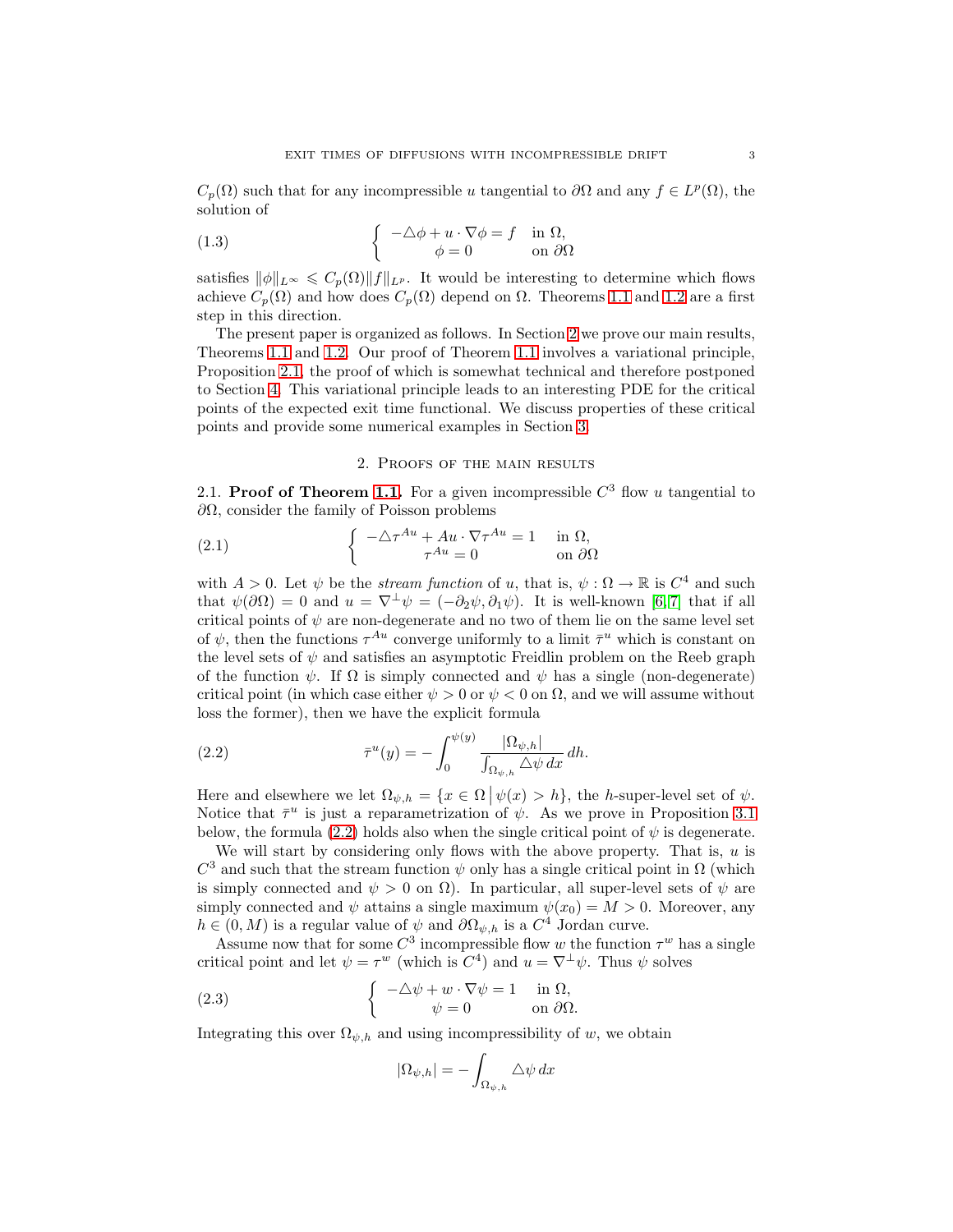for any  $h \in (0, M)$ . This together with [\(2.2\)](#page-2-2) implies that  $\bar{\tau}^u \equiv \psi$ . That is, such solutions  $\psi$  to the Poisson problem [\(2.3\)](#page-2-3) solve the Freidlin problem for themselves. We are particularly interested in the case  $w = 0$ , with  $\psi = \tau^0$  solving

(2.4) 
$$
\begin{cases} -\Delta \tau^0 = 1 & \text{in } \Omega, \\ \tau^0 = 0 & \text{on } \partial \Omega \end{cases}
$$

and  $u_0 = \nabla^{\perp} \tau^0$ . Notice that then  $\tau^0$  also solves

(2.5) 
$$
\begin{cases}\n-\Delta \tau^0 + Au_0 \cdot \nabla \tau^0 = 1 & \text{in } \Omega, \\
\tau^0 = 0 & \text{on } \partial \Omega.\n\end{cases}
$$

for any  $A \in \mathbb{R}$  and so  $\tau^0 = \bar{\tau}^{u_0}$ . Let us therefore assume, for now, that  $\Omega$  is such that  $\tau^0$  has a single critical point.

We now assume that for any incompressible flow u on  $\Omega$  we have  $||\tau^u||_{L^{\infty}} \le$  $\|\tau^0\|_{L^{\infty}}$ . In particular,  $\|\bar{\tau}^u\|_{L^{\infty}} \leq \|\bar{\tau}^{u_0}\|_{L^{\infty}}$  for each u whose stream function has a single critical point. We will now show that this is the case only when  $\Omega$  is a disc, thus proving Theorem [1.1](#page-1-0) for all  $\Omega$  such that  $\tau^0$  has a single critical point.

The key ingredient of our proof is that for all "infinite amplitude" expected exit times  $\bar{\tau}^u$ , we have a variational principle which gives an explicit equation satisfied by the critical points (and thus the maximiser) of the functional  $I(\psi) = ||\bar{\tau}^{\nabla^{\perp}\psi}||_{L^{\infty}}$ (with  $\psi$  having a single critical point).

We set up the variational principle as follows. Let  $v$  (the "direction" of our variation) be any  $C^4$  vector field compactly supported inside  $\Omega$ . Let X be the flow (in the dynamical systems sense) given by

<span id="page-3-2"></span>
$$
\frac{dX_{\varepsilon}}{d\varepsilon} = v \circ X_{\varepsilon}, \qquad X_0 = \text{Id}.
$$

Given a stream function  $\psi$  with a single critical point, we perturb it by composing it with the flow  $X_{\varepsilon}$ . Let  $\psi^{\varepsilon} = \psi \circ X_{\varepsilon}$ ,  $u^{\varepsilon} = \nabla^{\perp} \psi^{\varepsilon}$ , and  $\bar{\tau}^{\varepsilon} = \bar{\tau}^{u^{\varepsilon}}$ . Notice that  $\psi^{\varepsilon}$  is  $C^4$  and again has a single critical point (the maximum)  $x_0^{\varepsilon}$ . Then  $\bar{\tau}^{\varepsilon}$  also attains its maximum at  $x_0^{\varepsilon}$  due to [\(2.2\)](#page-2-2), so the variation of I in direction v is

.

(2.6) 
$$
V(\psi, v) = \frac{d}{d\varepsilon} \bar{\tau}^{\varepsilon}(x_0^{\varepsilon}) \Big|_{\varepsilon=0}
$$

We say that  $\psi$  is a critical point of I if for all  $C^4$  (not necessarily divergence free) vector fields v supported in  $\Omega$ , we have  $V(\psi, v) = 0$ . Clearly any  $\psi$  (with a single critical point) which maximises  $I$  is a critical point of  $I$ . So our aim is to prove that  $\tau^0$  is not a critical point of I unless  $\Omega$  is a disc (assuming for now that  $\tau^0$  has a single critical point).

As mentioned earlier, the proof of this fact rests on obtaining an explicit equation for critical points of I. We can now do this by a direct computation using the Freidlin-Wentzel theory [\[6,](#page-14-5) [7\]](#page-14-6).

<span id="page-3-0"></span>**Proposition 2.1.** Let  $\Omega \subset \mathbb{R}^2$  be a bounded simply connected domain with a  $C^1$ boundary and let  $\psi > 0$  be a  $C^4$  stream function on  $\Omega$  with  $\psi(\partial \Omega) = 0$  and a single critical point. Then  $\psi$  is a critical point of the functional I if and only if  $\phi = \overline{\tau}^{\nabla^{\perp}\psi}$ , the solution of the Freidlin problem  $(2.2)$  with stream function  $\psi$ , also solves

<span id="page-3-1"></span>
$$
(2.7) \qquad -2\triangle\phi(x) = 1 + |\nabla\phi(x)|^2 \int_{\partial\Omega_{\phi,\phi(x)}} \frac{d\sigma}{|\nabla\phi|} \left(\int_{\partial\Omega_{\phi,\phi(x)}} |\nabla\phi| \, d\sigma\right)^{-1}
$$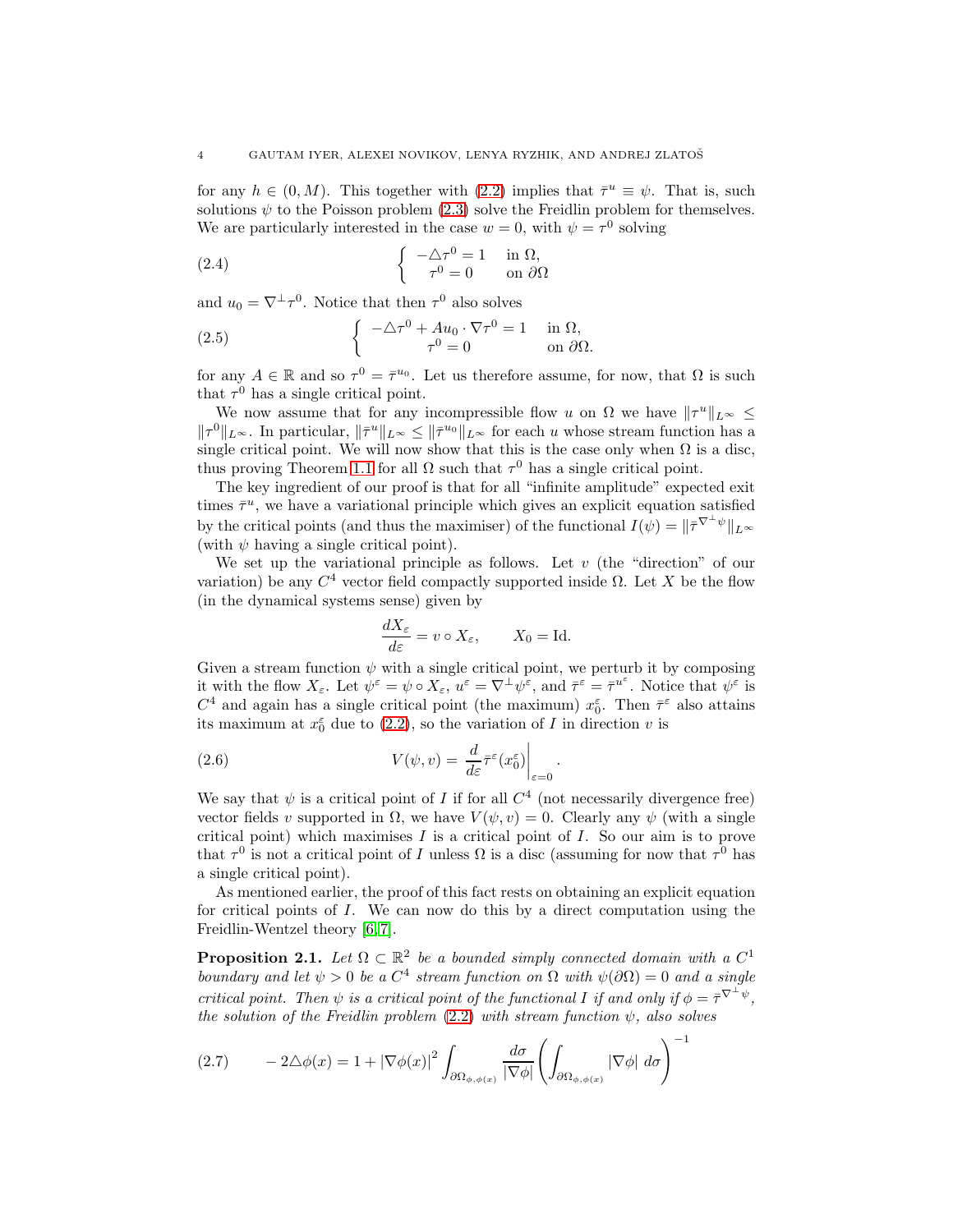We postpone the proof of Proposition [2.1](#page-3-0) to Section [4,](#page-12-0) but make two remarks before proceeding.

Remark. One can also write down an explicit PDE [\(4.4\)](#page-13-0) for the stream function  $\psi$ . This PDE, however, is somewhat more complicated, and we find it more convenient to work with [\(2.7\)](#page-3-1) involving the reparametrization  $\phi$  of  $\psi$ .

Remark. Assume that a  $C^3$  flow w maximizes  $\|\tau^w\|_{L^\infty}$  and  $\tau^w$  has a single critical point. The argument following [\(2.3\)](#page-2-3) above then shows  $\tau^w \equiv \bar{\tau}^{\nabla^{\perp} \tau^w}$ , so  $\tau^w$  is a critical point of  $I$  and solves  $(2.7)$ .

Let now  $\psi = \tau^0$  have a single critical point  $x_0 \in \Omega$  and assume that  $\psi$  is a critical point of *I*. Recall that  $\psi = \bar{\tau}^{u_0} = \bar{\tau}^{\nabla^{\perp} \psi}$ , so Proposition [2.1](#page-3-0) implies that  $\psi$ solves [\(2.7\)](#page-3-1). Since  $-\Delta \psi = 1$ , we obtain

(2.8) 
$$
|\nabla \psi(x)|^2 \int_{\partial \Omega_{\psi,\psi(x)}} \frac{d\sigma}{|\nabla \psi|} \left( \int_{\partial \Omega_{\psi,\psi(x)}} |\nabla \psi| \ d\sigma \right)^{-1} = 1,
$$

immediately showing that  $|\nabla \psi|$  must be constant on the level sets of  $\psi$ . Thus  $\psi$ solves the eikonal equation  $|\nabla \psi(x)| = g(\psi)$  with g equal zero at the maximum of  $\psi$ and positive elsewhere. It is well known that a solution of such equation does not have interior singularities only if  $\Omega$  is a disk and  $\psi$  is radial [\[2\]](#page-14-7). In our situation this can be seen as follows. After reparametrization we may assume that  $q \equiv 1$ , and  $\psi$ attains its maximum at  $x_0$ . This introduces a singularity at  $x_0$  so let us suppose that  $\psi$  does not have other interior singularities. Since the level sets of  $\psi$  are connected, and the maximum is isolated, for any  $\varepsilon > 0$  we can find a wavefront (a level set of  $\psi$ ) that is contained in a disc of radius  $\varepsilon > 0$  centered at  $x_0$ . By compactness, this wavefront is a positive distance  $\varepsilon' \in (0, \varepsilon)$  away from  $x_0$ . Absence of singularities now implies that we can evolve this level set, and the spheres of radius  $\varepsilon$  and  $\varepsilon'$ "outward" by the eikonal equation (with  $q \equiv 1$ ). Then each level set of  $\psi$  obtained by this evolution lies entirely within distance  $\varepsilon - \varepsilon' < \varepsilon$  from a circle. As  $\varepsilon > 0$  is arbitrary we conclude that level sets of  $\psi$  have to be circles. Since  $\psi(\partial\Omega) = 0$ , we have that  $\Omega$  is a disk and  $\psi$  radial.

Thus we have proved that if  $\tau^0$  has a single critical point, then it does not maximize I when  $\Omega$  is not a disc. Since the claim of Theorem [1.1](#page-1-0) for a disc follows from Theorem [1.2](#page-1-1) (which we will prove shortly), we have obtained Theorem [1.1](#page-1-0) for domains  $\Omega$  such that  $\tau^0$  has a single critical point. We will use the following claim to reduce the case of general  $\Omega$  to this special case.

<span id="page-4-0"></span>**Lemma 2.2.** For any bounded simply connected  $\Omega \subset \mathbb{R}^2$  with a  $C^1$  boundary, the set of maxima of  $\tau^0$  is discrete.

*Proof.* Let  $M = ||\tau^0||_{L^\infty}$ , let  $\mathcal{D} = \{x \mid \tau^0(x) = M\}$ , and suppose  $\mathcal{D}$  is not discrete. Since  $\mathcal D$  is positive distance from  $\partial\Omega$ , it has an accumulation point  $x_0$  inside  $\Omega$ . Assume without loss of generality that a sequence  $x_n \in \mathcal{D}$  converges to  $x_0$  along the x-axis:  $(x_n - x_0)/|x_n - x_0| \to (1, 0)$ . Thus  $\partial_x \tau^0(x_0) = \partial_x^2 \tau^0(x_0) = 0$ , so  $\partial_y^2 \tau^0(x_0) = 1$  and the analytic implicit function theorem shows that there is a real analytic curve C containing  $x_0$  on which  $\partial_y \tau^0 = 0$  (since  $\tau^0$  is real analytic). It then follows that  $x_n \in \mathcal{C}$  for all large n, and real analyticity of  $\tau^0|_{\mathcal{C}}$  now shows  $\mathcal{C} \subset \mathcal{D}$ .

So  $\mathcal D$  contains an analytic curve which cannot end inside  $\Omega$  (by the previous argument) and must also stay away from  $\partial\Omega$  (by  $M > 0$ ). This means that such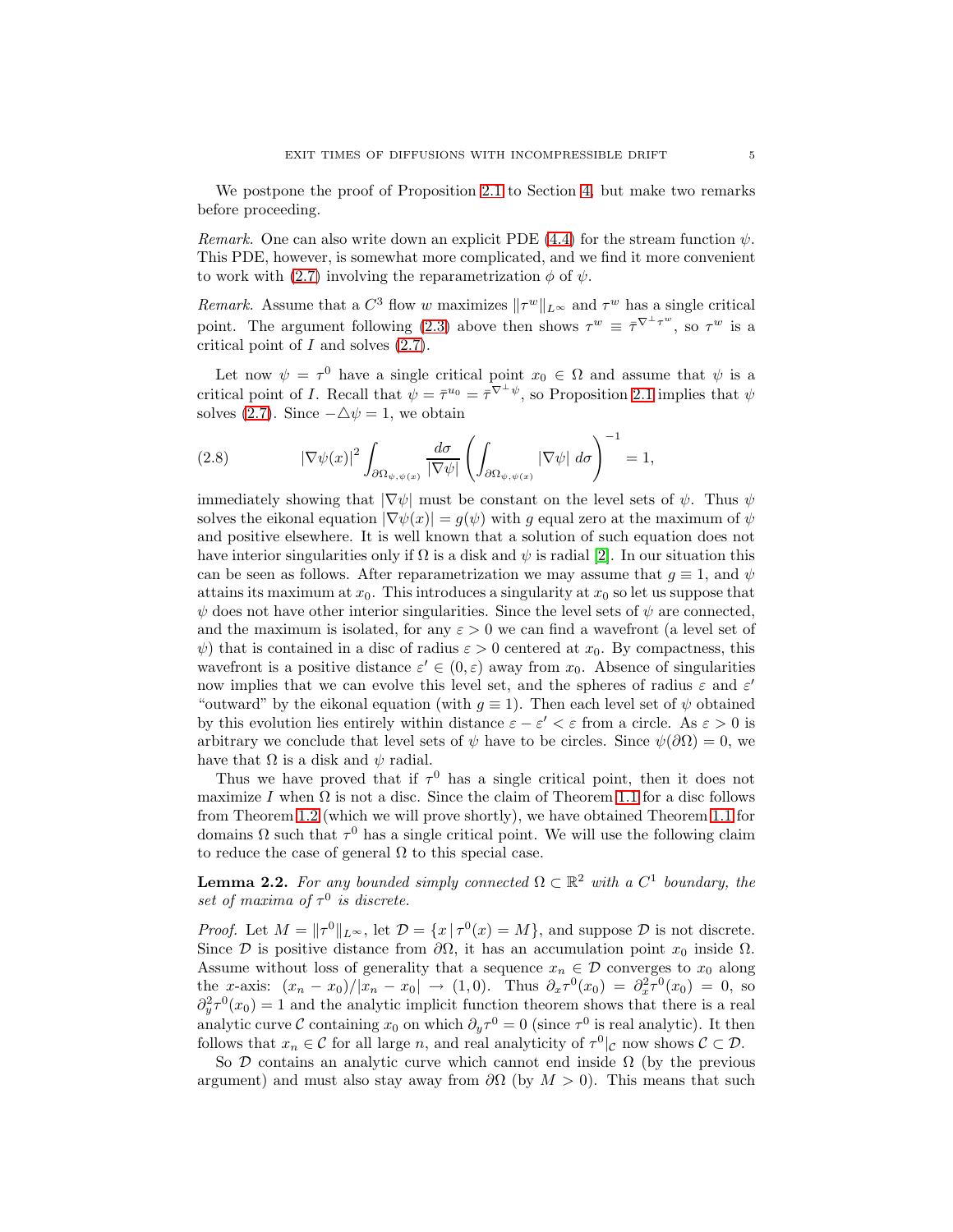a curve must be closed. But then  $\tau^0 > M$  inside the region enclosed by this curve (which is a subset of  $\Omega$ ), a contradiction.

We now return to the proof of Theorem [1.1](#page-1-0) for general  $\Omega$  and assume that the zero flow maximizes  $||\tau^u||_{L^{\infty}}$  among all incompressible flows u on  $\Omega$ . We will reduce the problem to the previous case by showing that then the same is true for a connected component of  $\Omega_{\tau^0,h_0}$  containing a maximum of  $\tau^0$ , for any  $h_0$  sufficiently close to  $M = ||\tau^0||_{L^{\infty}}$  so that  $\tau^0$  has a single critical point on that connected component. We introduce some notation and make this precise below.

Let  $\tau^0(x_0) = M$  for some  $x_0 \in \Omega$  and denote by  $\Omega_h$  the connected component of  $\Omega_{\tau^{0},h}$  containing  $x_0$ . For any h and incompressible  $C^3$  vector field w tangential to  $\partial\Omega_h$ , define  $Q_{\Omega_h}(w) = \limsup_{A\to\infty} ||\tau_{\Omega_h}^{Aw}||_{L^{\infty}(\Omega_h)}$  (where  $\tau_{\Omega_h}^{Aw}$  satisfies [\(1.2\)](#page-1-2) with  $\Omega = \Omega_h$  and  $u = Aw$ ). Finally, choose  $h_0 \lt M$  sufficiently close to M so that  $\overline{\Omega}_{h_0}$ contains no critical points of  $\tau^0$  besides  $x_0$ . This is possible due to a version of the argument in the proof of Lemma [2.2.](#page-4-0) Indeed, we can assume without loss that  $\partial_y^2 \tau^0(x_0) \neq 0$ , and so the subset of a small neighborhood of  $x_0$  on which  $\partial_y \tau^0 = 0$ is a real analytic curve C containing  $x_0$ . Then  $\partial_x \tau^0|_C$  is real analytic, meaning that there cannot be a sequence of critical points  $x_n \to x_0$  (they would have to lie on C, so  $\partial_x \tau^0 = 0 = \partial_y \tau^0$  on C by real analyticity, so  $\tau^0 = M$  on C, a contradiction).

<span id="page-5-0"></span>**Lemma 2.3.** Assume that  $||\tau^0||_{L^{\infty}(\Omega)} \geq Q_{\Omega}(u)$  for each  $C^3$  incompressible vector field u tangential to  $\partial\Omega$ . Then  $\tau_{\Omega_{h_0}}^0$  is a critical point of  $I_{\Omega_{h_0}}$  (i.e., of I on  $\Omega_{h_0}$ ).

Remark. Note that  $\tau_{\Omega_{h_0}}^0 = \tau^0 - h_0$ .

We momentarily postpone the proof of Lemma [2.3](#page-5-0) in order to finish the proof of the general case of Theorem [1.1.](#page-1-0) Since the zero flow maximizes  $||\tau^u||_{L^{\infty}}$ , we obtain the conclusion of the lemma. The previous arguments then show that  $\Omega_{h_0}$  is a disk  $B_R(x_0)$  centered at  $x_0$  with some radius  $R > 0$ , and  $\tau_{\Omega_{h_0}}^0 = \tau^0 - h_0$  (which has a single critical point) is radial on it. Now the function  $u(x) = \tau^0(x) + \frac{1}{2}|x - x_0|^2$ is both harmonic in  $\Omega$ , and radial on  $B_R(x_0)$ . Thus u is constant on  $B_R(x_0)$ , and hence there exists a constant C such that  $\tau^0(x) = -\frac{1}{2}|x - x_0|^2 + C$  on  $B_R(x_0)$ . Since  $\tau^0$  is analytic, the same must be true on all of  $\Omega$ . Finally, since  $\tau^0(\partial\Omega) = 0$ we have that  $\Omega$  is a disk, completing the proof of Theorem [1.1](#page-1-0) for general domains.

It only remains to prove Proposition [2.1](#page-3-0) and Lemma [2.3.](#page-5-0) Proposition [2.1](#page-3-0) is proved in Section [4,](#page-12-0) and we prove Lemma [2.3](#page-5-0) below.

Proof of Lemma [2.3.](#page-5-0) The proof is based on the more general observation that changing any stream function near its maximum does not affect the asymptotic  $A \to \infty$  behavior of the solution of [\(2.1\)](#page-2-4) away from the maximum. We make this precise below.

Let  $\psi$  be any  $C^4$  function in  $\Omega$  with  $\psi(\partial\Omega) = 0$  and let  $x_0, M, h_0, \Omega_h$  be defined as above, with  $\psi$  in place of  $\tau^0$  (we will eventually choose  $\psi = \tau^0$ ). For any  $h_1 \in (h_0, M)$  let  $h_2 = \frac{1}{2}(h_0 + h_1)$  and let  $\psi'$  be an arbitrary  $C^4$  function such that  $\psi(x) = \psi'(x)$  for  $x \in \Omega \setminus \Omega_{h_1}$ , and denote  $u = \nabla^{\perp} \psi$ ,  $u' = \nabla^{\perp} \psi'$ . Let  $\tau_A$  and  $\tau'_A$ solve

<span id="page-5-1"></span>(2.9) 
$$
\begin{cases}\n-\Delta \tau_A + Au \cdot \nabla \tau_A = 1 & \text{in } \Omega, \\
\tau_A = 0 & \text{on } \partial \Omega,\n\end{cases}
$$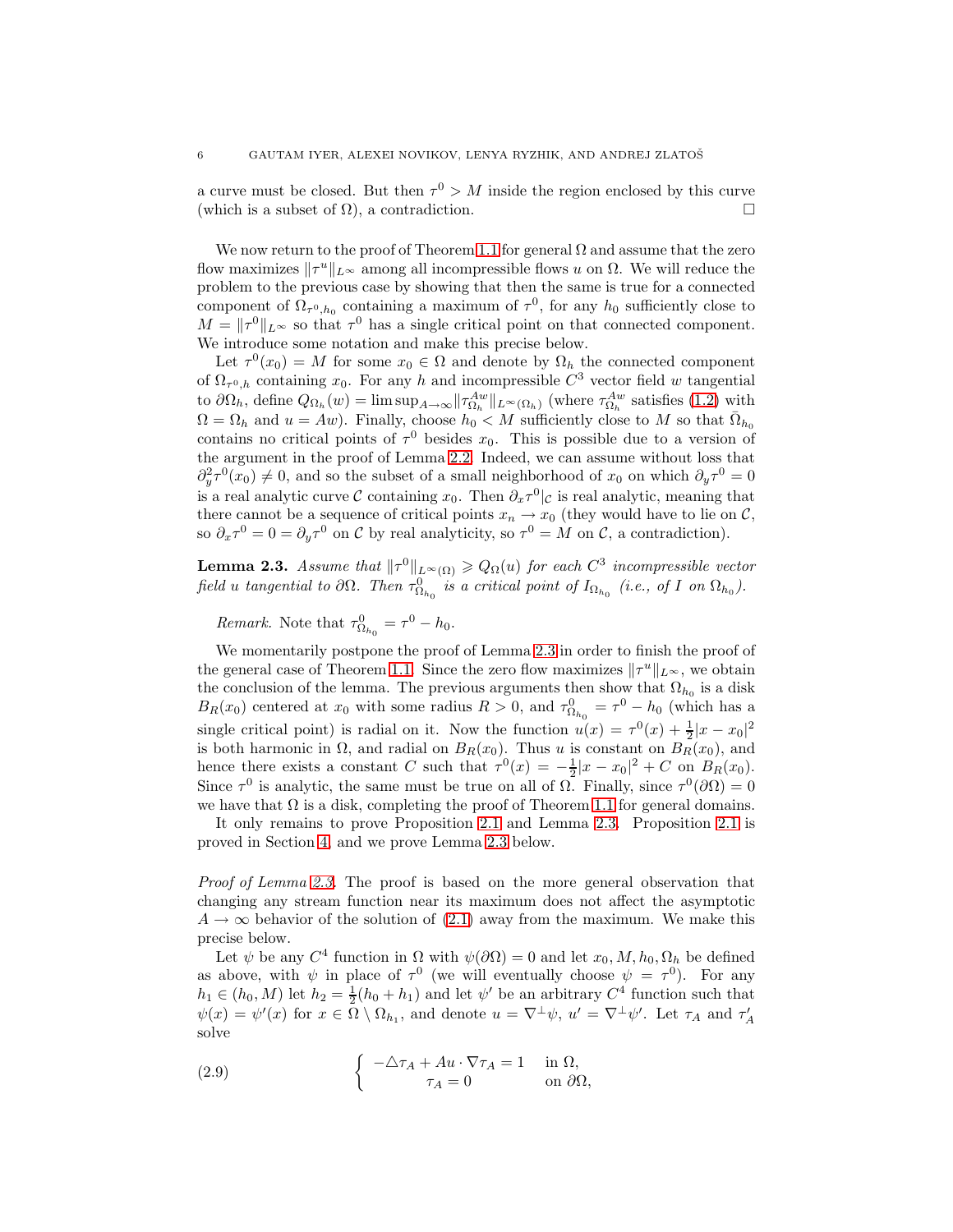<span id="page-6-1"></span>and

(2.10) 
$$
\begin{cases}\n-\Delta \tau_A' + A u' \cdot \nabla \tau_A' = 1 & \text{in } \Omega, \\
\tau_A' = 0 & \text{on } \partial \Omega.\n\end{cases}
$$

We will first show

<span id="page-6-0"></span>(2.11) 
$$
\|\nabla \tau_A - \nabla \tau'_A\|_{L^2(\Omega \setminus \Omega_{h_2})} \to 0 \text{ as } A \to +\infty,
$$

which, as mentioned earlier, says that perturbations of the stream function near  $x_0$ do not affect the asymptotic  $A \to \infty$  behavior away from  $x_0$ .

To prove [\(2.11\)](#page-6-0), let  $\phi_A = \tau_A - \tau'_A$  so that for any  $h \in [h_2, h_1]$  we have

(2.12) 
$$
\begin{cases}\n-\Delta \phi_A + Au \cdot \nabla \phi_A = 0 & \text{in } \Omega \setminus \Omega_h, \\
\phi_A = 0 & \text{on } \partial \Omega, \\
\int_{\partial \Omega_h} (\nabla \phi_A \cdot \hat{n}) d\sigma = 0.\n\end{cases}
$$

where the third equation is obtained by integrating the difference of [\(2.9\)](#page-5-1) and [\(2.10\)](#page-6-1) over  $\Omega_h$ , and using  $u \cdot \hat{n} = u' \cdot \hat{n} = 0$  on  $\partial \Omega_h$ . Multiplying [\(2.12\)](#page-6-2) by  $\phi_A$  and integrating by parts, we obtain:

<span id="page-6-2"></span>
$$
\int_{\Omega \setminus \Omega_h} |\nabla \phi_A|^2 = - \int_{\partial \Omega_h} \phi_A (\nabla \phi_A \cdot \hat{n}) \, d\sigma.
$$

Combining the flux condition in [\(2.12\)](#page-6-2) with the last equality, we obtain:

$$
\int_{\Omega \setminus \Omega_h} |\nabla \phi_A|^2 dx = - \int_{\partial \Omega_h} (\phi_A - \tilde{\phi}_A) \nabla \phi_A \cdot \hat{n} d\sigma,
$$

where

$$
\tilde{\phi}_A\Big|_{\partial\Omega_h} = \frac{1}{|\partial\Omega_h|} \int_{\partial\Omega_h} \phi_A \, d\sigma
$$

is the streamline-averaged  $\phi_A$ . Integrating this identity for  $h \in [h_2, h_1]$  we obtain:

$$
(h_1 - h_2) \int_{\Omega \setminus \Omega_{h_2}} |\nabla \phi_A|^2 \leq \int_{h_2}^{h_1} \left( \int_{\Omega \setminus \Omega_h} |\nabla \phi_A|^2 dx \right) dh
$$
  
=  $-\int_{h_2}^{h_1} \int_{\partial \Omega_h} (\phi_A - \tilde{\phi}_A)(\nabla \phi_A \cdot \hat{n}) d\sigma dh \leq \int_{h_2}^{h_1} \int_{\partial \Omega_h} |\phi_A - \tilde{\phi}_A| |\nabla \phi_A| d\sigma dh$   
=  $\int_{\Omega_{h_2} \setminus \Omega_{h_1}} |\phi_A - \tilde{\phi}_A| |\nabla \phi_A| |\nabla \psi| dx \leq C ||\nabla \phi_A||_{L^2(\Omega)} ||\phi_A - \tilde{\phi}_A||_{L^2(\Omega_{h_2} \setminus \Omega_{h_1})}$ 

Multiplying [\(2.9\)](#page-5-1) by  $\tau_A$ , [\(2.10\)](#page-6-1) by  $\tau'_A$ , and integrating over  $\Omega$ , we obtain the uniform bound  $\|\nabla \tau_A\|_{L^2(\Omega)}, \|\nabla \tau'_A\|_{L^2(\Omega)} \leqslant C$ . Hence  $\|\nabla \phi_A\|_{L^2(\Omega)} \leqslant C$  and it follows that

<span id="page-6-3"></span>
$$
(2.13) \quad \int_{\Omega \setminus \Omega_{h_2}} |\nabla \phi_A|^2 \leq C \left\| \phi_A - \tilde{\phi}_A \right\|_{L^2(\Omega_{h_2} \setminus \Omega_{h_1})} \leq C \left( \|\tau_A - \tilde{\tau}_A\|_{L^2(\Omega_{h_2} \setminus \Omega_{h_1})} + \|\tau_A' - \tilde{\tau}_A'\|_{L^2(\Omega_{h_2} \setminus \Omega_{h_1})} \right).
$$

We claim now that right side of [\(2.13\)](#page-6-3) tends to zero as  $A \rightarrow \infty$ . Indeed, multiplying [\(2.9\)](#page-5-1) by  $u \cdot \nabla \tau_A$ , integrating, using incompressibility of u, and the fact that  $u \cdot \hat{n} = 0$ on  $\partial Ω$  gives

$$
A \int_{\Omega} (u \cdot \nabla \tau_A)^2 dx = \int_{\Omega} (u \cdot \nabla \tau_A) \triangle \tau_A dx = - \int_{\Omega} \frac{\partial \tau_A}{\partial x_j} \frac{\partial}{\partial x_j} (u \cdot \nabla \tau_A) dx
$$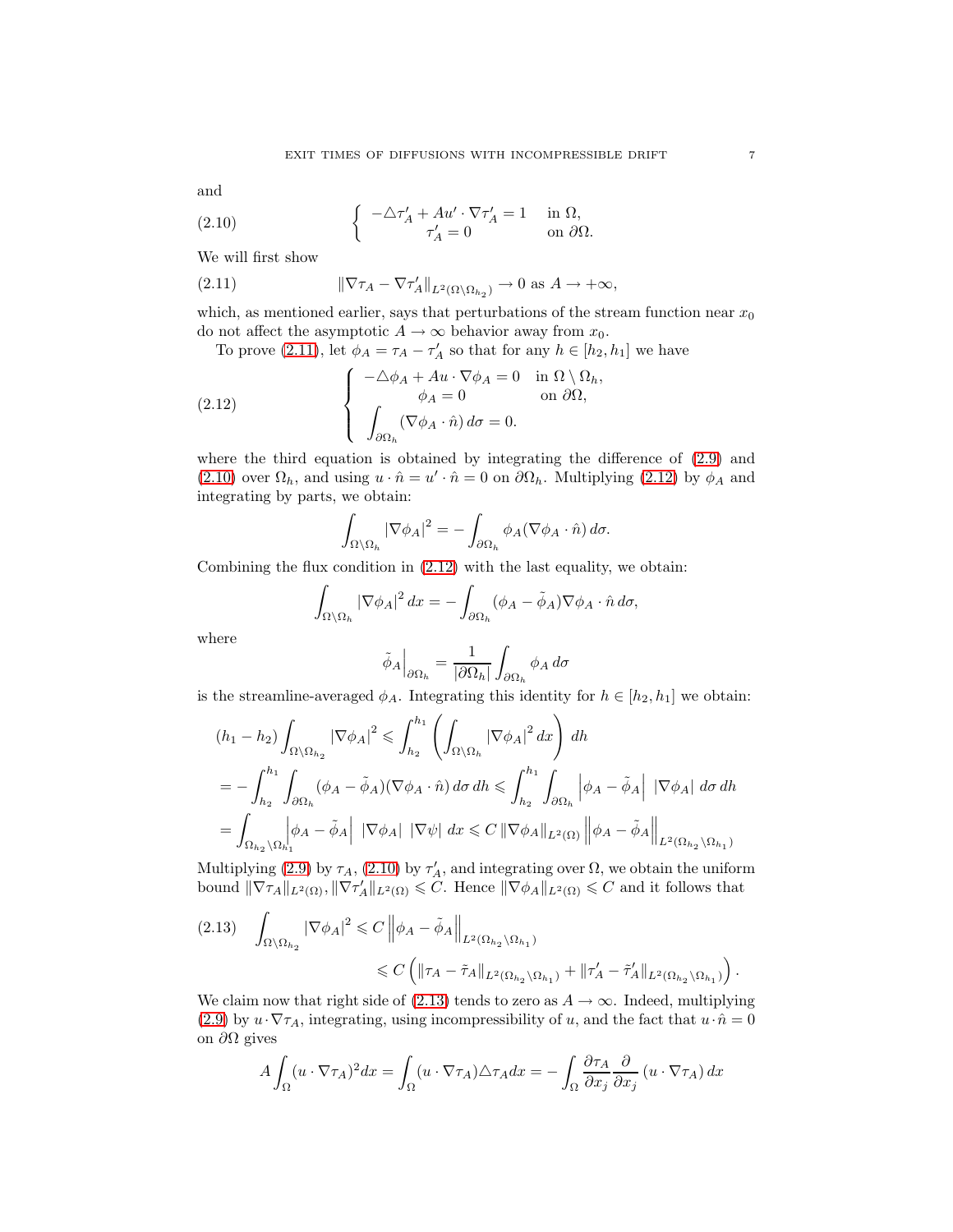<span id="page-7-0"></span>
$$
= -\int_{\Omega} \frac{\partial \tau_A}{\partial x_j} \frac{\partial u_m}{\partial x_j} \frac{\partial \tau_A}{\partial x_m} dx \leqslant C \int_{\Omega} |\nabla \tau_A|^2 \leqslant C.
$$

As |u| is strictly positive in  $\Omega_{h_0} \setminus \Omega_{h_1}$ , it follows that

(2.14) <sup>k</sup>τ<sup>A</sup> <sup>−</sup> <sup>τ</sup>˜AkL2(Ωh<sup>0</sup> \Ωh<sup>1</sup> ) → 0

as  $A \to +\infty$ . The argument for  $\tau'_A$  is identical, completing the proof of [\(2.11\)](#page-6-0).

We can now improve the  $H^1(\Omega \setminus \Omega_{h_2})$  bound [\(2.11\)](#page-6-0) to a bound in  $L^{\infty}(\Omega \setminus \Omega_{h_0})$ . Indeed, [\(2.11\)](#page-6-0) and [\(2.14\)](#page-7-0) show that for any  $\varepsilon > 0$  there exists  $A_0$  such that for any  $A > A_0$ , there is a measure  $\frac{1}{2}(h_2 - h_0)$  set  $S_A \subseteq (h_0, h_2)$  such that for any  $h' \in S_A$ ,

<span id="page-7-1"></span>
$$
(2.15) \qquad \|\tau_A - \tilde{\tau}_A\|_{L^2(\partial\Omega_{h'})} + \|\tau_A' - \tilde{\tau}_A'\|_{L^2(\partial\Omega_{h'})} + \|\nabla \tau_A - \nabla \tau_A'\|_{L^2(\partial\Omega_{h'})} < \varepsilon.
$$

So  $\tau_A$  and  $\tau'_A$  are close to constants in  $L^2(\partial \Omega_{h'})$  for each  $h' \in S_A$ . Moreover, the two constants have to be close to each other for some  $h' \in S_A$  because [\(2.11\)](#page-6-0) and  $\tau_A = \tau'_A = 0$  on  $\partial\Omega$  yield  $\|\tilde{\tau}_A - \tilde{\tau}'_A\|_{L^{\infty}(\partial\Omega_{h'})} < C\varepsilon$  for some  $h' \in S_A$ . Thus, it follows from the one-dimensional Sobolev inequality and [\(2.15\)](#page-7-1) that

<span id="page-7-2"></span>
$$
\|\tau_A-\tau_A'\|_{L^\infty(\partial\Omega_{h'})}
$$

Finally, since  $\tau_A$  and  $\tau'_A$  satisfy the same equation in  $\Omega \setminus \Omega_{h'}$ , the maximum principle implies that  $\|\tau_A - \tau_A'\|_{L^\infty(\Omega \setminus \Omega_{h'})} < C\varepsilon$ . This then gives the desired bound

(2.16) 
$$
\|\tau_A - \tau'_A\|_{L^\infty(\Omega \setminus \Omega_{h_0})} \to 0 \text{ as } A \to +\infty.
$$

Now let  $\psi = \tau^0$  and assume  $u_0 = \nabla^{\perp} \tau^0$  maximizes  $Q_{\Omega}$  (i.e., the hypothesis of the lemma) but  $\tau_{\Omega_{h_0}}^0 = \tau^0 - h_0$  is not a critical point of  $I_{\Omega_{h_0}}$ . Then there exists a  $C^4$  stream function  $\psi'$  on Ω, with a single critical point in Ω<sub>h<sub>0</sub></sub> and with  $\psi' - \tau^0$ supported in  $\Omega_{h_0}$ , such that for  $w = \nabla^{\perp}\psi'$  (when restricted to  $\Omega_{h_0}$ ),

$$
(2.17) \ \ M = \left\|\tau^{0}\right\|_{L^{\infty}(\Omega)} = h_{0} + \left\|\tau^{0}_{\Omega_{h_{0}}}\right\|_{L^{\infty}(\Omega_{h_{0}})} < h_{0} + I_{\Omega_{h_{0}}}(\psi'-h_{0}) = h_{0} + Q_{\Omega_{h_{0}}}(w).
$$

By [\(2.16\)](#page-7-2) we have  $\|\tau^{Aw} - \tau^0\|_{L^{\infty}(\Omega \setminus \Omega_{h_0})} \to 0$  as  $A \to +\infty$ . In particular,  $\tau^{Aw} > h_0 - \delta$  on  $\partial \Omega_{h_0}$  for all large A, with  $\delta = (h_0 + Q_{\Omega_{h_0}}(w) - M)/2 > 0$ . This means that  $\tau^{Aw} > h_0 - \delta + \tau_{\Omega_{h_0}}^{Aw}$  on  $\Omega_{h_0}$  by the maximum principle. But then

$$
M \ge Q_{\Omega}(w) \ge h_0 - \delta + Q_{\Omega_{h_0}}(w) = M + \delta > M,
$$

a contradiction. This finishes the proof.

2.2. Proof of Theorem [1.2.](#page-1-1) We can assume that  $v$  is sufficiently smooth (and approximate general v with smooth ones). Let us denote  $\tau = \tau^v$  and  $\Omega_h = \Omega_{\tau,h}$ . Then by Sard's theorem the set  $A$  of regular values of  $\tau$  has full measure. Thus  $\partial\Omega_h$  is a finite union of sufficiently smooth compact manifolds without boundary for each  $h \in \mathcal{A}$  (moreover,  $\mathcal{A}$  is then open because  $\tau \in C^2(\Omega)$ ).

Let  $\Omega^*$  and  $\tau^*$  be the symmetric rearrangements of  $\Omega$  and  $\tau$ . That is,  $\Omega^*$  is the ball with volume  $|\Omega| = V$  centered at the origin and  $\tau^* : \Omega^* \to R_+$  is the non-increasing radial function such that the ball  $\Omega_h^* = \{x \in \Omega \mid \tau^*(x) > h\}$  satisfies  $|\Omega_h^*| = |\Omega_h|$  for each  $h \in \mathbb{R}$  (with  $\Omega_h$  as above).

<span id="page-7-3"></span>Let now  $h \in \mathcal{A}$ . The isoperimetric inequality gives

$$
(2.18) \t\t\t |\partial\Omega_h^*| \leq |\partial\Omega_h|,
$$

$$
\qquad \qquad \Box
$$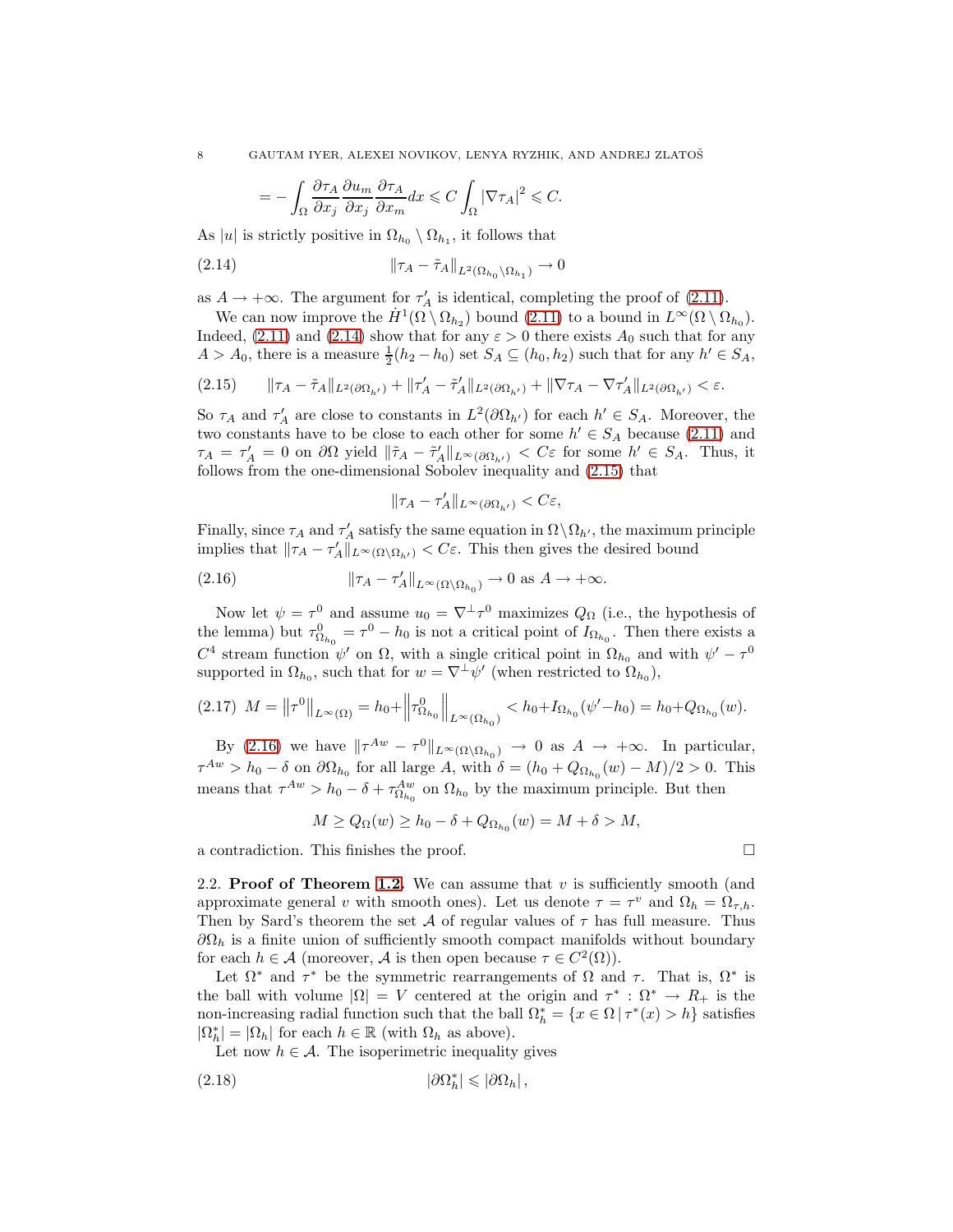with equality precisely when  $\Omega_h$  is a ball. Since v is divergence-free and  $\tau$  is constant on  $\partial\Omega_h$ , we have

<span id="page-8-2"></span>
$$
(2.19) \qquad \int_{\partial\Omega_h} |\nabla \tau| \, d\sigma = -\int_{\partial\Omega_h} \frac{\partial \tau}{\partial \nu} d\sigma = \int_{\Omega_h} (-\triangle \tau + v \cdot \nabla \tau) dx = |\Omega_h| = |\Omega_h^*|.
$$

Finally, the co-area formula yields

<span id="page-8-3"></span>
$$
(2.20) \qquad -\int_{\partial\Omega_h} \frac{1}{|\nabla\tau|} \, d\sigma = \frac{\partial}{\partial h} |\Omega_h| = \frac{\partial}{\partial h} |\Omega_h^*| = -\int_{\partial\Omega_h^*} \frac{1}{|\nabla\tau^*|} \, d\sigma.
$$

Thus by [\(2.18\)](#page-7-3) and the Schwarz inequality,

$$
\int_{\partial\Omega_h^*} |\nabla \tau^*| \, d\sigma \int_{\partial\Omega_h^*} \frac{1}{|\nabla \tau^*|} \, d\sigma = |\partial\Omega_h^*|^2 \leqslant |\partial\Omega_h|^2 \leqslant \int_{\partial\Omega_h} |\nabla \tau| \, d\sigma \int_{\partial\Omega_h} \frac{1}{|\nabla \tau|} \, d\sigma.
$$

In view of  $(2.19)$  and  $(2.20)$  we obtain

$$
\int_{\partial\Omega_h^*} |\nabla \tau^*| \, d\sigma \leqslant \int_{\partial\Omega_h} |\nabla \tau| \, d\sigma = |\Omega_h^*|,
$$

with equality precisely when  $\Omega_h$  is a ball and  $|\nabla \tau| = -\partial \tau/\partial \nu$  is constant on  $\partial \Omega_h$ .

So if  $\gamma(|x|) = \tau^*(x)$  and  $\rho = (V/\Gamma_n)^{1/n}$  is the radius of  $\Omega^*$ , then with  $\Sigma_n = n\Gamma_n$ the surface of the unit sphere,

<span id="page-8-4"></span>
$$
\gamma(\rho) = 0
$$
 and  $0 \le -\gamma'(r) \le \frac{\Gamma_n r^n}{\Sigma_n r^{n-1}} = \frac{r}{n}$ 

when  $\gamma(r) \in \mathcal{A}$ . Since A has full measure and  $\gamma$  is continuous, we have

(2.21) 
$$
\gamma(r) \leqslant \frac{\rho^2 - r^2}{2n} = \tilde{\gamma}(r)
$$

for all  $r \in [0, \rho]$ , with  $\gamma \equiv \tilde{\gamma}$  precisely when all  $\Omega_h$  are balls and  $\tau$  is radial (thus so is  $v(x) \cdot x$ , hence  $v(x) \cdot x \equiv 0$  since v is divergence-free). Now [\(2.21\)](#page-8-4) gives

$$
|\Omega_h| = |\Omega_h^*| = |\{x \in \Omega^* \mid \gamma(|x|) > h\}| \le |\{x \in \Omega^* \mid \tilde{\gamma}(|x|) > h\}|
$$

<span id="page-8-0"></span>and the claim follows.  $\Box$ 

## 3. Properties of the Maximizer

We start by proving [\(2.2\)](#page-2-2).

<span id="page-8-1"></span>**Proposition 3.1.** Let  $\psi > 0$  be a  $C^4$  stream function on a bounded simply connected domain  $\Omega \subset \mathbb{R}^2$  with a single critical point and let  $u = \nabla^{\perp} \psi$ . Then  $\tau^{\tilde{A}u} \to \bar{\tau}^u$ uniformly on  $\Omega$ , where  $\bar{\tau}^u$  is given by

(3.1) 
$$
\overline{\tau}^u(y) = -\int_0^{\psi(y)} \frac{|\Omega_{\psi,h}|}{\int_{\Omega_{\psi,h}} \Delta \psi \, dx} \, dh.
$$

*Proof.* Assume first that the maximum of  $\psi$  is non-degenerate and let sup  $\psi = M >$ 0. It is then proved in [\[1\]](#page-14-4) that, as  $A \to \infty$ , the functions  $\tau^{Au}$  converge uniformly on  $\Omega$  to  $\bar{\tau}^u$  with  $\bar{\tau}^u(y) = \bar{\tau}(\psi(y))$ , where  $\bar{\tau}$  solves the effective problem

<span id="page-8-5"></span>(3.2) 
$$
\begin{cases}\n-\frac{1}{T(h)}\frac{d}{dh}\left(p(h)\frac{d\bar{\tau}}{dh}\right) = 1, \\
\bar{\tau}(0) = 0 \text{ and } \bar{\tau} \text{ is bounded on } (0, M)\n\end{cases}
$$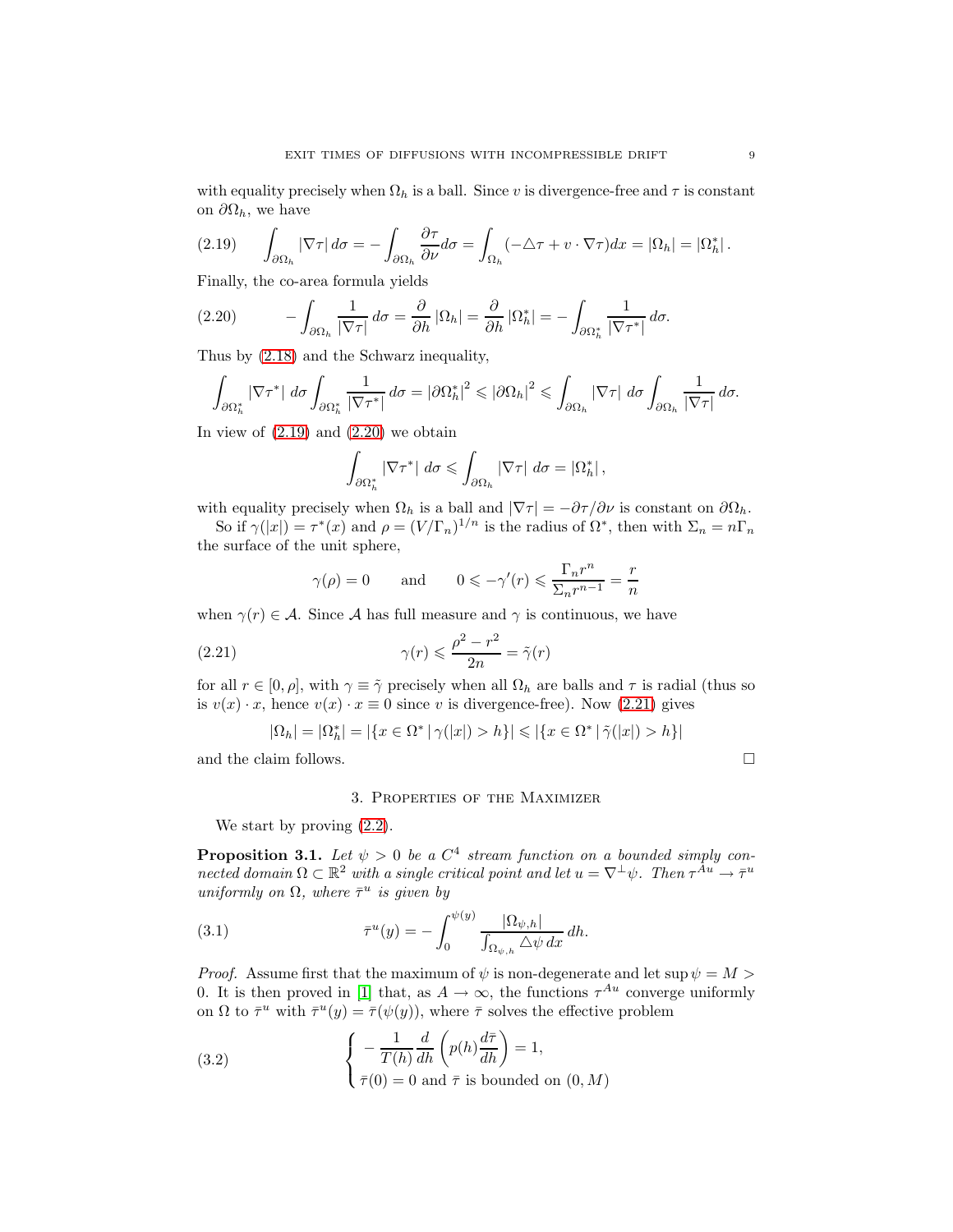on the interval  $(0, M)$ , with the coefficients

(3.3) 
$$
T(h) = \int_{\partial \Omega_{\psi,h}} \frac{d\sigma}{|\nabla \psi|}, \quad p(h) = \int_{\partial \Omega_{\psi,h}} |\nabla \psi| d\sigma.
$$

By Green's formula and [\(3.3\)](#page-9-0),

<span id="page-9-0"></span>
$$
p(h) = \int_{\partial \Omega_{\psi,h}} |\nabla \psi| d\sigma = -\int_{\partial \Omega_{\psi,h}} \nabla \psi \cdot \hat{n} d\sigma = -\int_{\Omega_{\psi,h}} \Delta \psi dx,
$$

where we have used  $\nabla \psi \cdot \hat{n} = -|\nabla \psi|$  on  $\partial \Omega_{\psi,h}$ . By the co-area formula,

$$
\int_h^M T(r) dr = \int_{\Omega_{\psi,h}} dx,
$$

and thus [\(3.2\)](#page-8-5) reduces to

(3.4) 
$$
\bar{\tau}'(h) = \frac{\int_h^M T(r) dr + C}{p(h)} = \frac{|\Omega_{\psi,h}| + C}{-\int_{\Omega_{\psi,h}} \Delta \psi dx}.
$$

Non-degeneracy of the maximum of  $\psi$  shows that  $\frac{1}{h-M}\int_{\Omega_{\psi,h}}\Delta\psi\,dx$  stays bounded away from zero and infinity as  $h \uparrow M$ . Boundedness of  $\bar{\tau}$  then forces  $C = 0$ , completing the proof of the non-degenerate case.

If the maximum of  $\psi$  is degenerate, we let  $\psi_n$  be a  $C^4$  stream function with a single non-degenerate critical point which agrees with  $\psi$  on  $\Omega \setminus \Omega_{\psi,M-(1/n)}$ . The proof of Lemma [2.3,](#page-5-0) with  $u = \nabla^{\perp}\psi$  and  $u' = u_n = \nabla^{\perp}\psi_n$ , shows that  $\tau^{Au} - \tau^{Au_n} \to$ 0 as  $A \to \infty$ , uniformly on  $\Omega_{\psi, M-(2/n)}$ . But

$$
\int_{\Omega_{\psi,h}} \Delta \psi \, dx = - \int_{\partial \Omega_{\psi,h}} |\nabla \psi| \, d\sigma
$$

shows that  $\bar{\tau}^u$  and  $\bar{\tau}^{u_n}$  coincide on  $\Omega_{\psi,M-(1/n)}$ , so  $\tau^{Au} \to \bar{\tau}^u$  as  $A \to \infty$  uniformly on  $\Omega_{\psi,M-(2/n)}$ . The result now follows by taking  $n \to \infty$  and noticing that for large *n* and large *A*, the oscillation of  $\tau^{Au}$  on  $\Omega_{\psi,M-(2/n)}$  has to be small thanks to the small oscillation of  $\tau^{Au}$  on  $\partial \Omega_{\psi,M-(2/n)}$ , small diameter of  $\Omega_{\psi,M-(2/n)}$ , and the maximum principle.

We are presently unable to analytically prove existence of solutions to [\(2.7\)](#page-3-1). The structure of the nonlinear term in [\(2.7\)](#page-3-1) yields itself naturally to some apriori estimates. These, however, are not strong enough to prove existence, mainly because they do not seem to provide any form of compactness.

<span id="page-9-1"></span>**Proposition 3.2.** Let  $\phi$  be a  $C^4$  solution of [\(2.7\)](#page-3-1) with a single critical point and  $\phi = 0$  on  $\partial \Omega$ . Then

(1) 
$$
\|\phi\|_{L^{\infty}} \leq \frac{|\Omega|}{4\pi}
$$
.  
\n(2) For any Borel function f,  
\n
$$
\int_{\Omega_{\psi,h}} f(\phi) |\triangle \phi| dx = \int_{\Omega_{\psi,h}} f(\phi) dx,
$$
\nand, in particular,  $\int_{\Omega} |\triangle \phi| dx = |\Omega|$ .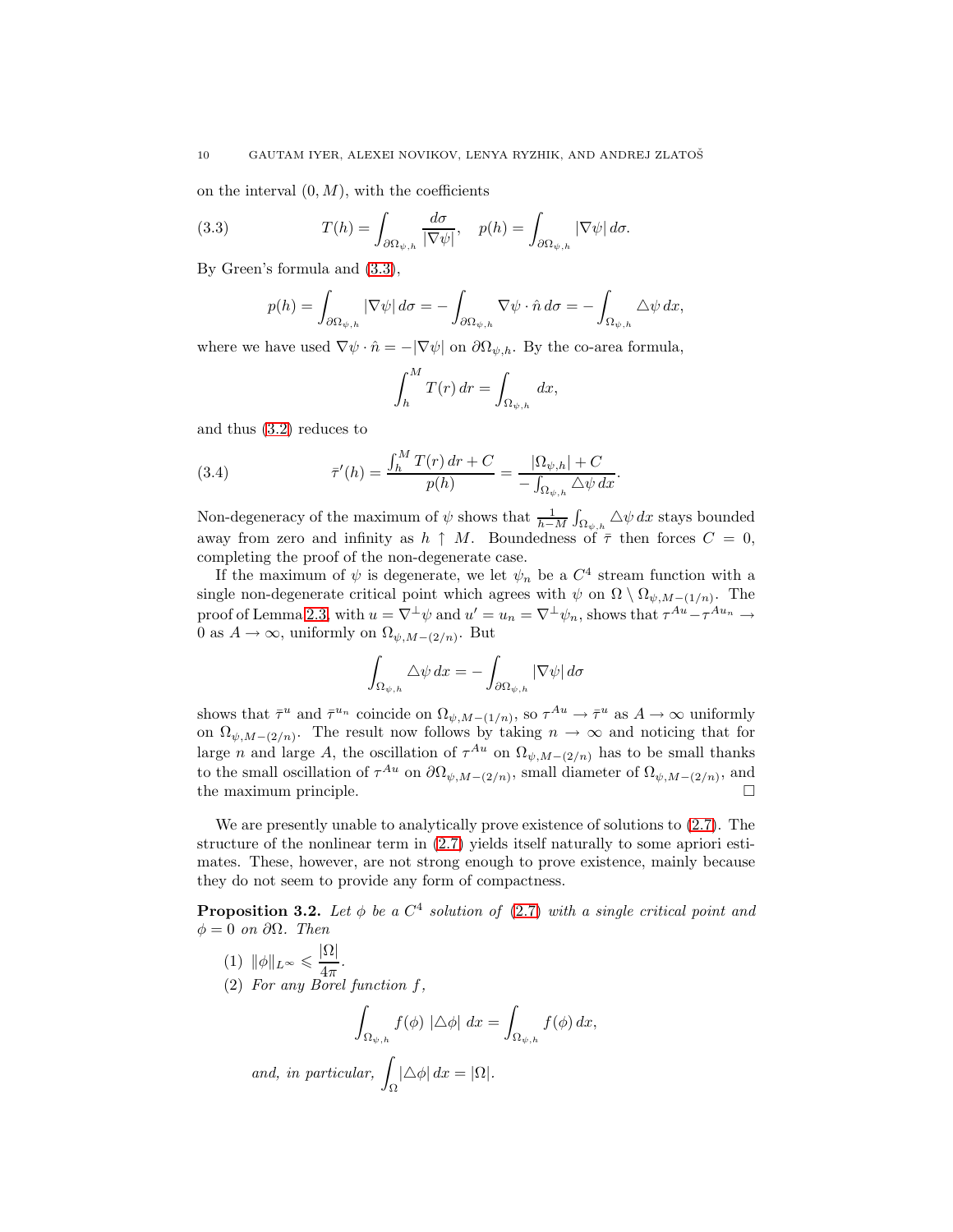(3) If 
$$
\tau
$$
 satisfies  $-\Delta \tau = 1$  in  $\Omega$  with  $\tau = 0$  on  $\partial \Omega$ , then

$$
\int_{\Omega} |\Delta \phi - \Delta \tau| < |\Omega|.
$$

These estimates do give us some insight as to the nature of classical solutions to [\(2.7\)](#page-3-1). For instance, the first two assertions give  $L^{\infty}(\Omega)$  and  $H^{1}(\Omega)$  bounds on  $\phi$ , while the third is an explicit upper bound on the distance between a classical solution of  $(2.7)$  and the exit time of the Brownian motion from  $\Omega$ .

*Proof.* The second assertion follows by multiplying [\(2.7\)](#page-3-1) by  $f(\phi)$  and using the co-area formula. As a consequence, for any  $h > 0$  we have the identity

$$
|\Omega_{\psi,h}| = \int_{\partial \Omega_{\psi,h}} |\nabla \phi| \, d\sigma.
$$

Then (1) follows by a rearrangement argument as in the proof of Theorem [1.2.](#page-1-1) For the last claim, note that

$$
2(\triangle \tau(x) - \triangle \phi(x)) = \frac{|\nabla \phi(x)|^2}{\int_{\Omega_{\phi, \phi(x)}} |\nabla \phi| d\sigma} \int_{\Omega_{\phi, \phi(x)}} \frac{1}{|\nabla \phi|} d\sigma - 1.
$$

By the co-area formula, the integral over  $\Omega$  of the first term is exactly  $|\Omega|$ . Since that term is non-negative, the strict inequality in (3) follows. that term is non-negative, the strict inequality in (3) follows.

Since, at present, we are unable to provide an analytical proof of existence of solutions to [\(2.7\)](#page-3-1), we turn our attention to numerics. As boundary integrals are problematic to compute numerically, it is more convenient to work with the equation

(3.5) 
$$
-2\Delta\phi(x) = 1 + \nabla\phi(x) \cdot \nabla \ln |\Omega_{\phi(x)}|,
$$

which is equivalent to [\(2.7\)](#page-3-1). Surprisingly, an iteration scheme of the form

<span id="page-10-0"></span>
$$
-\Delta \phi_0 = 1, \quad \phi \Big|_{\partial \Omega} = 0
$$

$$
-2\Delta \phi_{n+1}(x) = 1 + \nabla \phi_n(x) \cdot \nabla \ln \left| \{ \phi_n \ge \phi_n(x) \} \right|, \quad \phi_{n+1} \Big|_{\partial \Omega} = 0
$$

does not always converge. For certain domains, it turns out that numerically  $\|\phi_n\|_{L^{\infty}} \to \infty$  as  $n \to \infty$ , which is clearly not representative of the solution of [\(2.7\)](#page-3-1) as it violates the last assertion in Proposition [3.2.](#page-9-1)

It turns out that an iteration scheme of the form

(3.6) 
$$
-\Delta \phi_0 = 1, \quad \phi\Big|_{\partial \Omega} = 0
$$

$$
(3.7) \qquad -2\triangle \phi_{n+\frac{1}{2}}(x) = 1 + \nabla \phi_n(x) \cdot \nabla \ln \left| \{ \phi_n \ge \phi_n(x) \} \right|, \quad \phi_{n+\frac{1}{2}} \Big|_{\partial \Omega} = 0
$$

<span id="page-10-1"></span>(3.8) 
$$
\phi_{n+1}\Big|_{\phi_{n+\frac{1}{2}}=h_0} = -\int_0^{h_0} \frac{\Big|\{\phi_{n+\frac{1}{2}} \ge h\}\Big|}{\int_{\{\phi_{n+\frac{1}{2}}=h\}} \frac{\partial \psi}{\partial \hat{n}} d\sigma} dh.
$$

does converge rapidly to a numerical solution of [\(3.5\)](#page-10-0). In fact, [\(3.8\)](#page-10-1) can be replaced by

<span id="page-10-2"></span>(3.8') 
$$
-\Delta \phi_{n+1} + A \nabla^{\perp} \phi_{n+\frac{1}{2}} \cdot \nabla \phi_{n+1} = 1
$$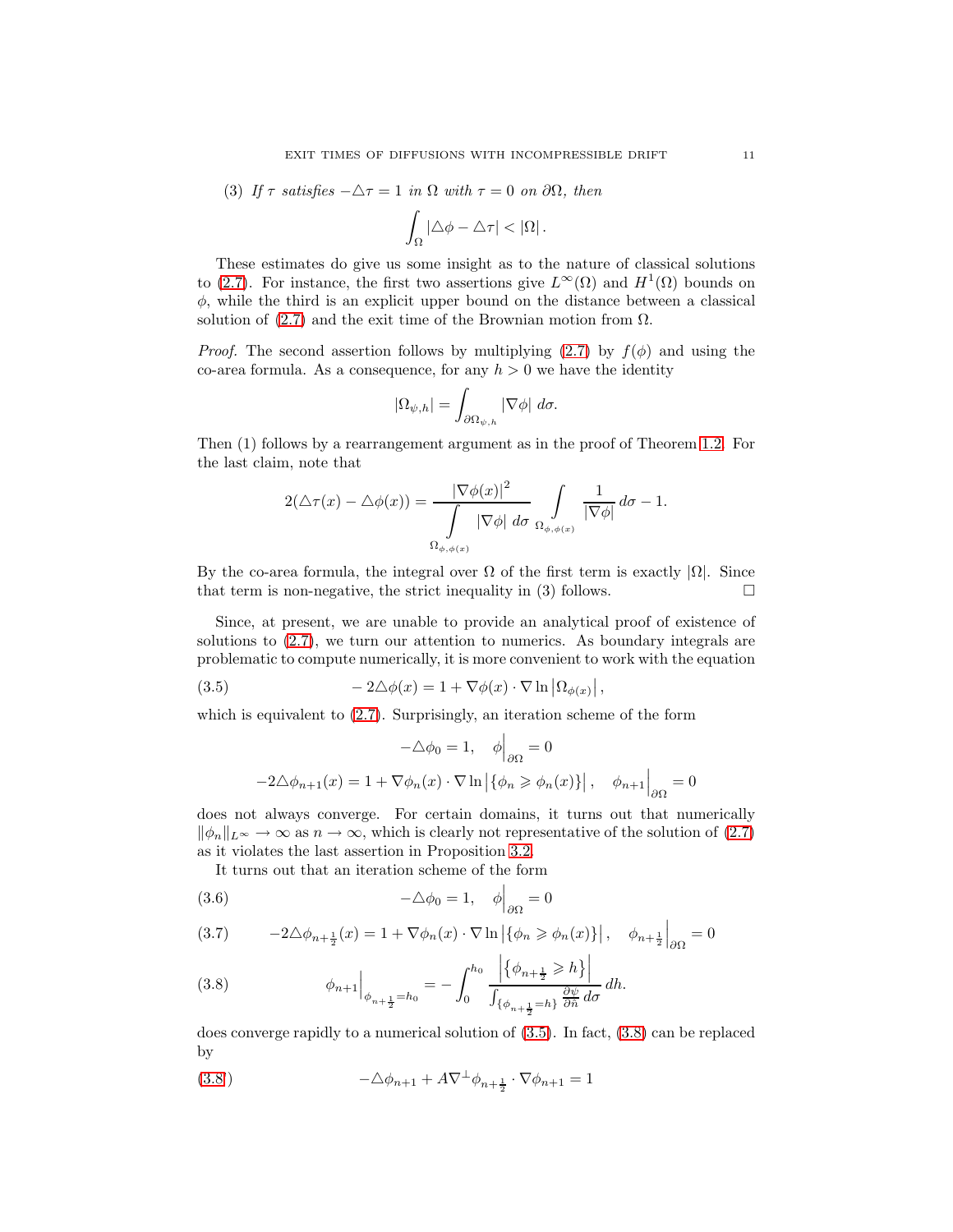for some large, fixed A, which produces better numerical results. Figure [3](#page-10-2) shows contour plots of the solution to [\(2.7\)](#page-3-1) in two different domains. For comparison, the expected exit time from the domain  $\tau_0$  is shown alongside each plot of  $\phi$ .



Figure 1. Maximisers and expected exit times from two different domains.

We are unable to prove convergence of these numerical schemes, just as we can not establish existence of solutions of [\(2.7\)](#page-3-1). However, one immediate observation from Figure [3](#page-10-2) is that the level sets of  $\phi$  become circular near the maximum. Indeed, for any classical solution of [\(2.7\)](#page-3-1), this must be the case.

**Proposition 3.3.** Let  $\phi$  be a smooth solution of [\(2.7\)](#page-3-1) and assume that  $\phi$  attains a local maximum at  $(0, 0)$ , then  $\partial_{xx}\phi(0) = \partial_{yy}\phi(0)$ .

*Proof.* We will show if  $\phi$  is any smooth function which attains a maximum at 0, then the last term in [\(3.5\)](#page-10-0) is continuous near 0 if and only if  $\partial_{xx}\phi(0) = \partial_{yy}\phi(0)$ . This immediately implies the proposition.

Assume first that the Hessian of  $\phi$  at 0 is not degenerate (in this case assuming  $\phi \in C^3$  will be enough for the proof). We rotate our coordinate frame and assume without loss of generality that

$$
\phi(x,y) = M - \frac{x^2}{a^2} - \frac{y^2}{b^2} + c_3(x,y)
$$

where  $c_3(x, y)$  is some function involving only third order or higher terms. Now for any  $\varepsilon > 0$ , define  $f(\varepsilon)$  by

<span id="page-11-0"></span>(3.9) 
$$
f(\varepsilon) = |\Omega_{\phi, M-\varepsilon}| = \left| \left\{ \frac{x^2}{a^2} + \frac{y^2}{b^2} \le \varepsilon + c_3(x, y) \right\} \right| = \pi ab \varepsilon + O(\varepsilon^2),
$$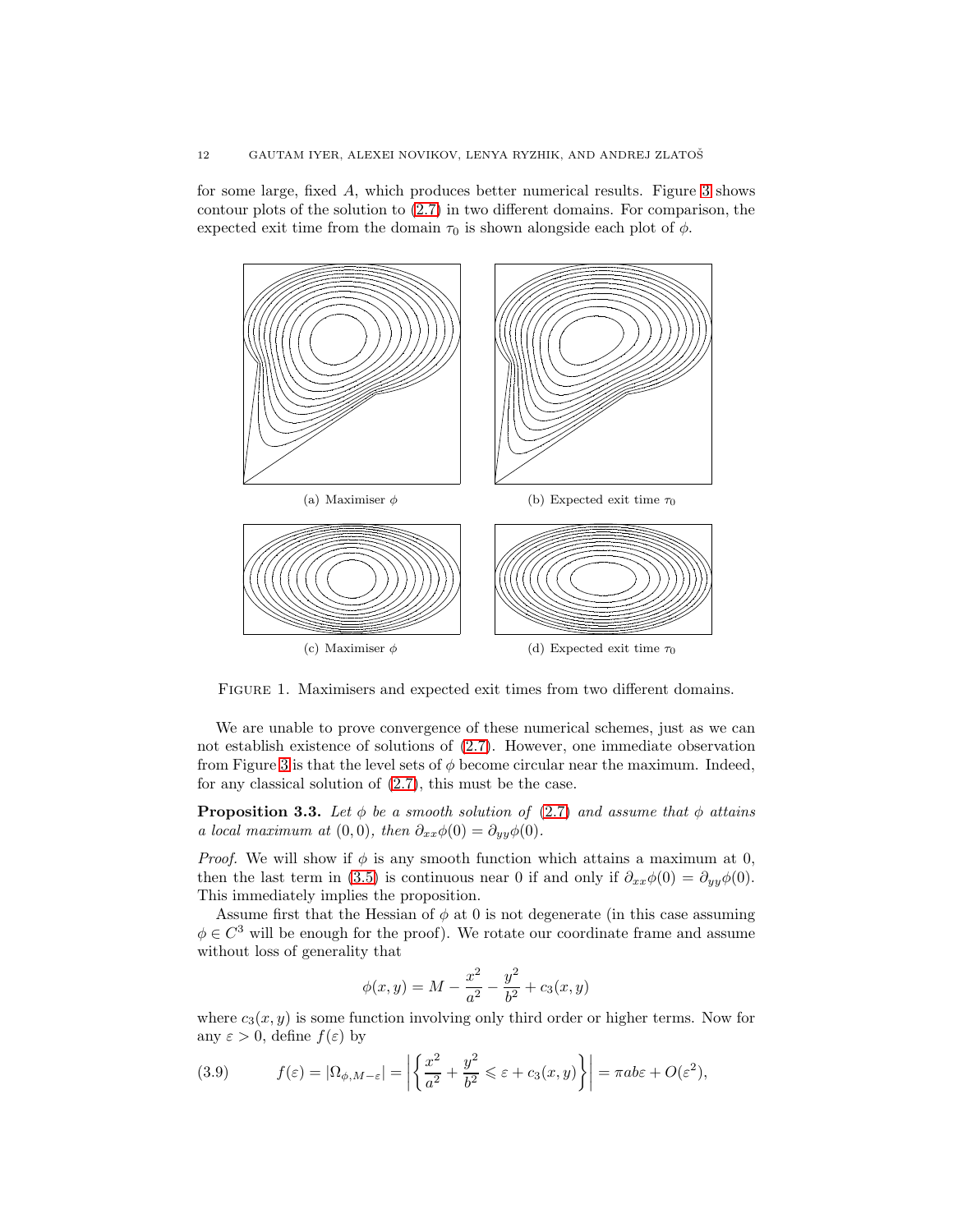whence

(3.10) 
$$
\frac{d}{d\varepsilon}\ln(f(\varepsilon)) = \frac{1}{\varepsilon} + O(1).
$$

Thus

<span id="page-12-1"></span>
$$
\nabla \phi(x, y) \cdot \nabla \ln |\Omega_{\phi, \phi(x, y)}| = |\nabla \phi(x, y)|^2 \left( \frac{1}{M - \phi(x, y)} + O(1) \right)
$$

$$
= \frac{|\nabla \phi(x, y)|^2}{M - \phi(x, y)} + O(1) |\nabla \phi(x, y)|^2
$$

The second term on the right is certainly continuous at 0, since  $\nabla \phi(0) = 0$ . The first term is continuous at 0 if and only if  $a = b$ .

In the case that the Hessian of  $\phi$  is degenerate at 0, the above proof works with minor modifications. Using a higher order Taylor approximation of  $\phi$ , the right hand side of [\(3.9\)](#page-11-0) becomes  $c_1 \varepsilon^{c_2}$  for two constants  $c_1 > 0$ , and  $c_2 = \frac{1}{2} + \frac{1}{n}$ with  $n \geq 3$ . Now replacing  $1/\varepsilon$  with  $c_2/\varepsilon$  in [\(3.10\)](#page-12-1), the remainder of the proof is unchanged.  $\square$ 

### 4. Proof of Proposition [2.1](#page-3-0)

<span id="page-12-0"></span>First, we obtain an expression for  $V(\psi, v)$ . Let  $\Omega_h = \Omega_{\psi,h}$  and  $\Omega_h^{\varepsilon} = \Omega_{\psi^{\varepsilon},h}$  $X_{\varepsilon}^{-1}(\Omega_h).$ 

**Lemma 4.1.** Let  $M = \sup \psi$ , then the variation [\(2.6\)](#page-3-2) is

<span id="page-12-4"></span>(4.1) 
$$
V(\psi, v) = \int_0^M \frac{1}{\left(\int_{\partial \Omega_h} \frac{\partial \psi}{\partial \hat{n}} d\sigma\right)^2} \left[ |\Omega_h| \int_{\partial \Omega_h} \left(\frac{\partial}{\partial \hat{n}} (v \cdot \nabla \psi) - \Delta \psi v \cdot \hat{n}\right) d\sigma + \left(\int_{\partial \Omega_h} \frac{\partial \psi}{\partial \hat{n}} d\sigma\right) \left(\int_{\partial \Omega_h} v \cdot \hat{n} d\sigma\right) \right] dh.
$$

Proof. This follows from Proposition [3.1.](#page-8-1) Note that

<span id="page-12-2"></span>(4.2) 
$$
\frac{d}{d\varepsilon}\Big|_{\varepsilon=0} |\Omega_h^{\varepsilon}| = \frac{d}{d\varepsilon}\Big|_{\varepsilon=0} \int_{\Omega_h^{\varepsilon}} dx = \frac{d}{d\varepsilon}\Big|_{\varepsilon=0} \int_{\Omega_h} |\det \nabla X_{\varepsilon}^{-1}| dx
$$

$$
= -\int_{\Omega_h} \nabla \cdot v dx = -\int_{\partial \Omega_h} v \cdot \hat{n} d\sigma,
$$

and

$$
\frac{d}{d\varepsilon}\Big|_{\varepsilon=0} \int_{\partial\Omega_h^{\varepsilon}} \frac{\partial \psi^{\varepsilon}}{\partial \hat{n}} d\sigma = \frac{d}{d\varepsilon}\Big|_{\varepsilon=0} \int_{\Omega_h^{\varepsilon}} \Delta \psi^{\varepsilon} dx
$$

$$
= \frac{d}{d\varepsilon}\Big|_{\varepsilon=0} \int_{\Omega_h} (\Delta \psi^{\varepsilon}) \circ X_{\varepsilon}^{-1} |\det \nabla X_{\varepsilon}^{-1}| dx
$$

$$
= \int_{\Omega_h} \left[ \Delta \left( v \cdot \nabla \psi \right) - v \cdot \nabla \Delta \psi - (\nabla \cdot v) \Delta \psi \right] dx
$$

$$
= \int_{\partial\Omega_h} \frac{\partial}{\partial \hat{n}} \left( v \cdot \nabla \psi \right) d\sigma - \int_{\partial\Omega_h} (\Delta \psi) v \cdot \hat{n} d\sigma
$$

<span id="page-12-3"></span>Thus, using [\(3.1\)](#page-8-1), and equations [\(4.2\)](#page-12-2)–[\(4.3\)](#page-12-3) we are done.  $\Box$ 

Before proving Proposition [2.1,](#page-3-0) we require a lemma.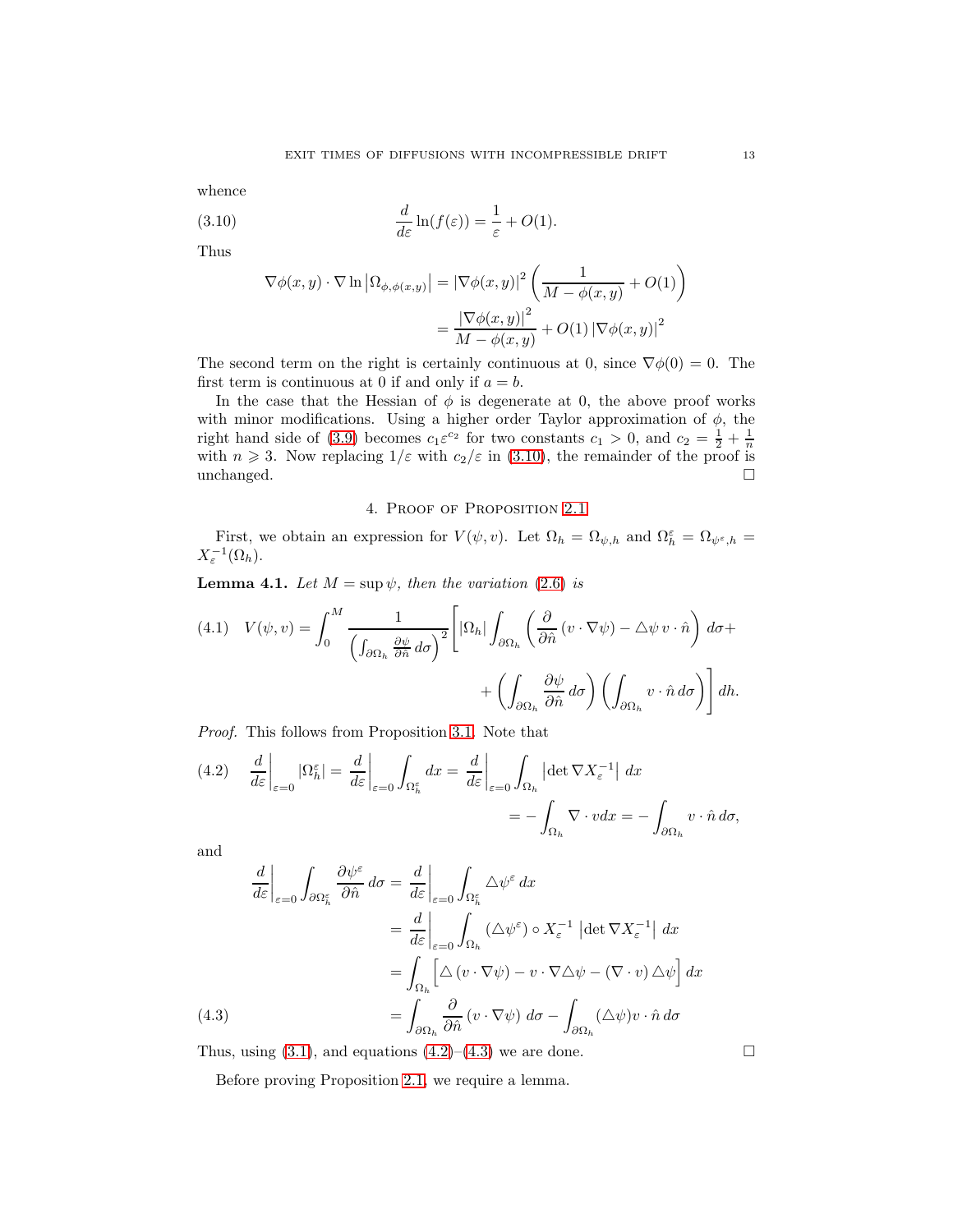**Lemma 4.2.** A  $C^4$  stream function  $\psi$  (with a single critical point) is a critical point of the functional I if and only if it solves

(4.4) 
$$
\nabla F_{\psi} \cdot \nabla \psi + 2F_{\psi} \triangle \psi - G_{\psi} = 0,
$$

where  $F_{\psi}$  and  $G_{\psi}$  are defined by

<span id="page-13-0"></span>
$$
G_{\psi}(x) = \left(\int\limits_{\Omega_{\psi(x)}} \frac{\partial \psi}{\partial \hat{n}} d\sigma\right)^{-1} \quad \text{and} \quad F_{\psi}(x) = \left|\Omega_{\psi(x)}\right| G_{\psi}(x)^{2}.
$$

*Proof.* With  $F_{\psi}, G_{\psi}$  as above, equation [\(4.1\)](#page-12-4) reduces to (4.5)

<span id="page-13-3"></span>
$$
V(\psi, v) = \int_0^M F_{\psi} \int_{\partial \Omega_h} \left[ \frac{\partial}{\partial \hat{n}} (v \cdot \nabla \psi) - \Delta \psi v \cdot \hat{n} \right] d\sigma dh + \int_0^M G_{\psi} \int_{\partial \Omega_h} v \cdot \hat{n} d\sigma dh.
$$

By the co-area formula, we have, first,

<span id="page-13-1"></span>
$$
(4.6)\quad \int_0^M G_\psi \int\limits_{\partial \Omega_h} v \cdot \hat{n} \, d\sigma \, dh = \int_0^M \int\limits_{\partial \Omega_h} \left( -G_\psi \, v \cdot \nabla \psi \right) \frac{d\sigma}{|\nabla \psi|} \, dh = -\int_\Omega G_\psi \, v \cdot \nabla \psi \, dx,
$$

second,

(4.7) 
$$
\int_0^M F_{\psi} \int_{\partial \Omega_h} \left[ -\Delta \psi \, v \cdot \hat{n} \right] d\sigma \, dh = \int_{\Omega} F_{\psi} \, \Delta \psi \left( v \cdot \nabla \psi \right) dx,
$$

and, finally,

(4.8)  
\n
$$
\int_0^M F_{\psi} \int_{\partial \Omega_h} \frac{\partial}{\partial \hat{n}} (v \cdot \nabla \psi) d\sigma dh = - \int_{\Omega} F_{\psi} \nabla (v \cdot \nabla \psi) \cdot \nabla \psi dx
$$
\n
$$
= \int_{\Omega} (v \cdot \nabla \psi) (\nabla F_{\psi} \cdot \nabla \psi + F_{\psi} \triangle \psi) dx.
$$

<span id="page-13-2"></span>In the last equality we used the identity

$$
(v \cdot \nabla \psi) (\nabla F_{\psi} \cdot \nabla \psi + F_{\psi} \Delta \psi) + F_{\psi} \nabla (v \cdot \nabla \psi) \cdot \nabla \psi = \nabla \cdot [F_{\psi} (v \cdot \nabla \psi) \nabla \psi]
$$

and the fact that  $F_{\psi}(v \cdot \nabla \psi) \nabla \psi = 0$  on  $\partial \Omega$ .

Using  $(4.6)$ – $(4.8)$ , expression  $(4.5)$  becomes

$$
V(\psi, v) = \int_{\Omega} (v \cdot \nabla \psi) \left[ \nabla F_{\psi} \cdot \nabla \psi + 2F_{\psi} \triangle \psi - G_{\psi} \right] dx.
$$

Thus  $V(\psi, v) = 0$  for all  $C<sup>4</sup>$  functions v compactly supported inside  $\Omega$  if and only if equation  $(4.4)$  holds.

*Proof of Proposition [2.1.](#page-3-0)* Note that the variation  $V(\psi, v)$  in [\(2.6\)](#page-3-2) depends only on the geometry of the level sets of the stream function  $\psi$  and thus is invariant under reparametrizations. Thus if  $\psi$  is a solution of [\(4.4\)](#page-13-0), then for any monotone function f,  $f \circ \psi$  is also a solution of [\(4.4\)](#page-13-0). Note that  $\phi = \overline{\tau}^{\nabla^{\perp} \psi}$ , the solution of the Freidlin problem [\(2.2\)](#page-2-2) with stream function  $\psi$ , is only a reparametrization of the level sets of  $\psi$ . Thus to prove Proposition [2.1](#page-3-0) we only need to show that if  $\psi$  solves [\(4.4\)](#page-13-0), then  $\phi$  solves [\(2.7\)](#page-3-1).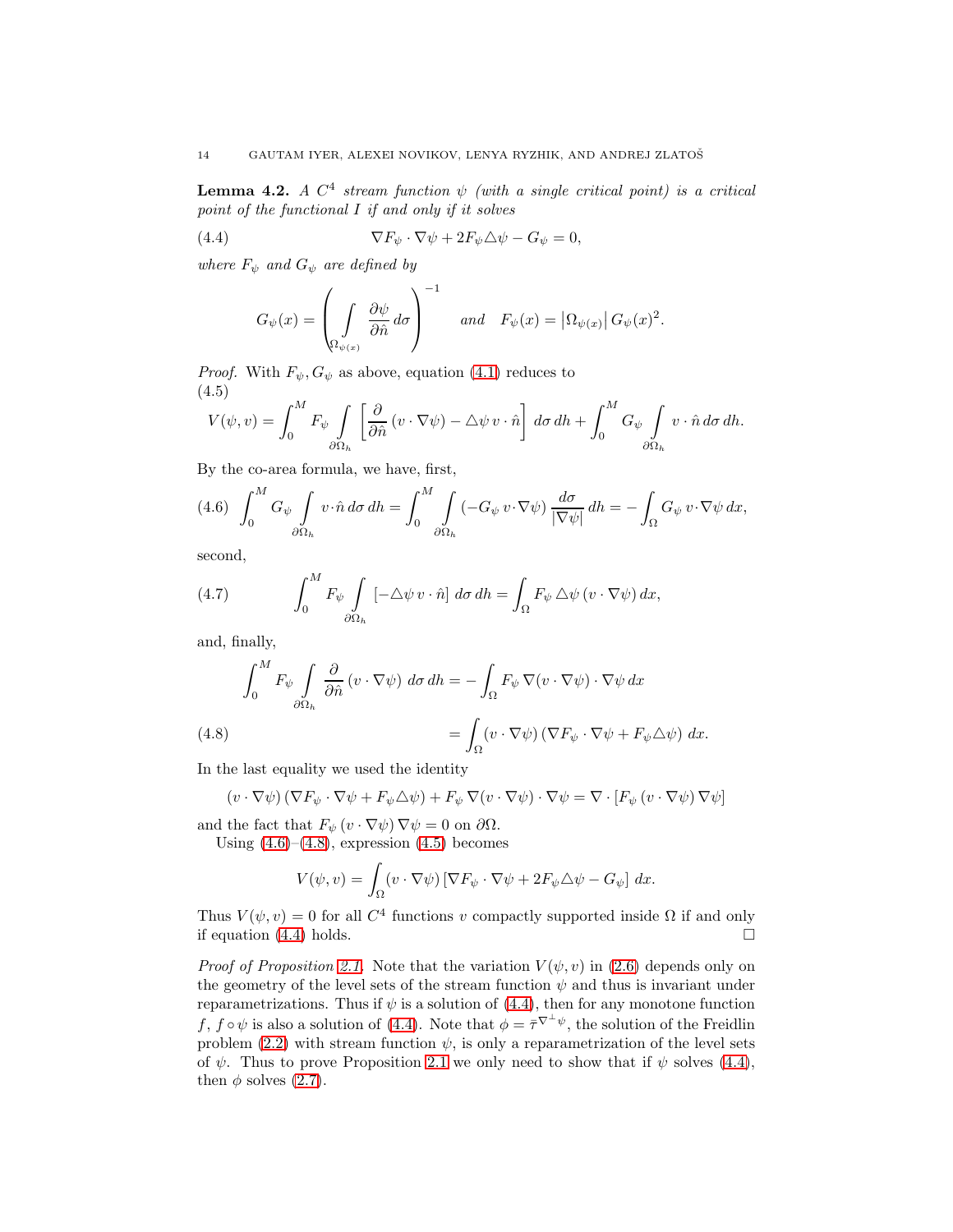Note that since  $\phi$  solves the Freidlin problem [\(2.2\)](#page-2-2), we have

(4.9) 
$$
|\Omega_{\phi,h}| = \int\limits_{\partial\Omega_{\phi,h}} |\nabla \phi| d\sigma,
$$

and so  $F_{\phi} = -G_{\phi}$ . We also have

<span id="page-14-8"></span>
$$
\nabla F_{\phi}(x) = -\nabla G_{\phi}(x) = G_{\phi}(x)^{2} \nabla \left(\int_{\partial \Omega_{\phi,\phi(x)}} - |\nabla \phi| d\sigma\right)
$$
  
=  $-G_{\phi}(x)^{2} \nabla |\Omega_{\phi,\phi(x)}| = -G_{\phi}(x)^{2} \nabla \left(\int_{\phi(x)}^{M} \int_{\partial \Omega_{\phi,h}} \frac{1}{|\nabla \phi|} d\sigma d\sigma\right)$   
=  $G_{\phi}(x)^{2} \nabla \phi(x) \int_{\partial \Omega_{\phi,\phi(x)}} \frac{1}{|\nabla \phi|} d\sigma,$ 

and using this in  $(4.4)$  immediately yields  $(2.7)$ .

We remark that any solution to  $(2.7)$  is automatically a solution to the Freidlin problem with itself as stream function (i.e. satisfies [\(4.9\)](#page-14-8)). Indeed, integrating [\(2.7\)](#page-3-1) over  $\Omega_{\phi,h_0}$  and using the co-area formula gives

$$
-2\int\limits_{\Omega_{\phi,h_0}} \Delta \phi = \left|\Omega_{\phi,h_0}\right| + \int_{h_0}^M \int\limits_{\partial \Omega_{\phi,h}} \left|\nabla \phi\right|^2 \frac{d\sigma}{\left|\nabla \phi\right|} \int\limits_{\partial \Omega_{\phi,h}} \frac{d\sigma}{\left|\nabla \phi\right|} \left(\int\limits_{\partial \Omega_{\phi,h}} \left|\nabla \phi\right| \, d\sigma\right)^{-1} dh,
$$

and hence

$$
2\int\limits_{\partial\Omega_{\phi,h_0}} |\nabla \phi| = \left|\Omega_{\phi,h_0}\right| + \int_{h_0}^M \int\limits_{\partial\Omega_{\phi,h}} \frac{1}{|\nabla \phi|} d\sigma \, dh = 2 \left|\Omega_{\phi,h_0}\right|,
$$

showing [\(4.9\)](#page-14-8) is satisfied.

#### **REFERENCES**

- <span id="page-14-4"></span>[1] H. Berestycki, A. Kiselev, A. Novikov, and L. Ryzhik, *The explosion problem in a flow*, Jour. d'Anal. Math. (2009), to appear.
- <span id="page-14-7"></span>[2] D. Burago, Y. Burago, and S. Ivanov, *A course in metric geometry*, Graduate Studies in Mathematics, vol. 33, American Mathematical Society, Providence, RI, 2001. MR1835418 (2002e:53053)
- <span id="page-14-1"></span>[3] P. Constantin, A. Kiselev, L. Ryzhik, and A. Zlatoš, *Diffusion and mixing in fluid flow*, Ann. of Math. (2) 168 (2008), no. 2, 643–674. MR2434887 (2009e:58045)
- <span id="page-14-2"></span>[4] M. G. Crandall and P. H. Rabinowitz, *Some continuation and variational methods for positive solutions of nonlinear elliptic eigenvalue problems*, Arch. Rational Mech. Anal. 58 (1975), no. 3, 207–218. MR0382848 (52 #3730)
- <span id="page-14-0"></span>[5] A. Fannjiang and G. Papanicolaou, *Convection enhanced diffusion for periodic flows*, SIAM J. Appl. Math. 54 (1994), no. 2, 333–408. MR1265233 (95d:76109)
- <span id="page-14-5"></span>[6] M. Freidlin, *Reaction-diffusion in incompressible fluid: asymptotic problems*, J. Diff. Eq. 179 (2002), no. 1, 44–96. MR1883738 (2003a:35107)
- <span id="page-14-6"></span>[7] M. I. Freidlin and A. D. Wentzell, *Diffusion processes on graphs and the averaging principle*, Ann. Probab. 21 (1993), no. 4, 2215–2245. MR1245308 (94j:60116)
- <span id="page-14-3"></span>[8] D. D. Joseph and T. S. Lundgren, *Quasilinear Dirichlet problems driven by positive sources*, Arch. Rational Mech. Anal. 49 (1972/73), 241–269. MR0340701 (49 #5452)